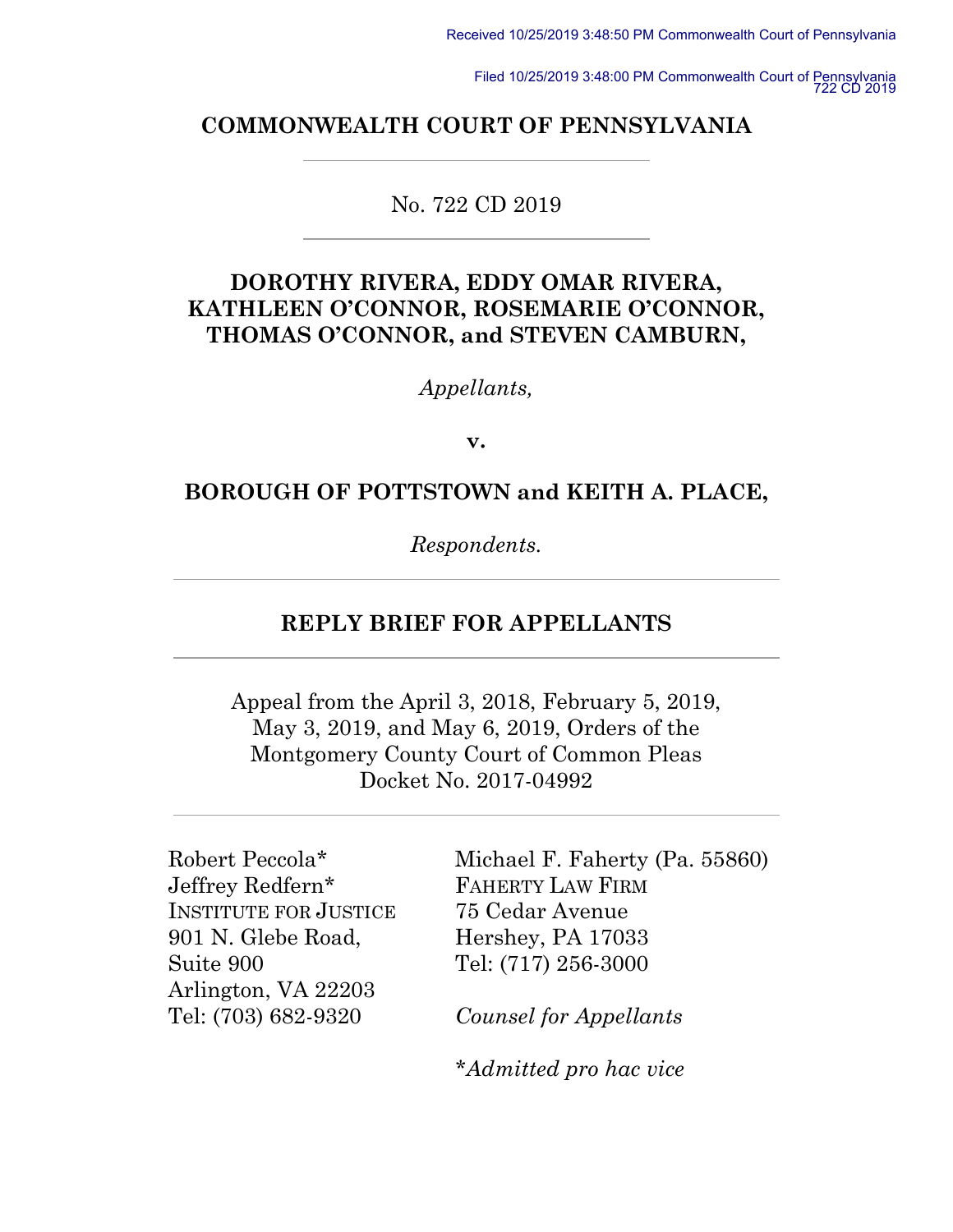# **TABLE OF CONTENTS**

<span id="page-1-0"></span>

| Ι.   | Whether Article I, Section 8 of the Pennsylvania<br>Constitution allows for rental inspections without<br>individualized probable cause is a question of first<br>impression that requires factual determinations to |  |  |  |  |
|------|----------------------------------------------------------------------------------------------------------------------------------------------------------------------------------------------------------------------|--|--|--|--|
| II.  | The <i>Edmunds</i> factors all weigh in favor of requiring<br>individualized probable cause for rental inspections10                                                                                                 |  |  |  |  |
|      | А.<br>The Borough does not follow <i>Edmunds</i>                                                                                                                                                                     |  |  |  |  |
|      | The Borough's policy arguments for following<br>В.<br><i>Camara</i> all implicate factual disputes17                                                                                                                 |  |  |  |  |
| III. | The Families are entitled to discovery.  19                                                                                                                                                                          |  |  |  |  |
|      | The Discovery Orders became final after the<br>A.                                                                                                                                                                    |  |  |  |  |
|      | <b>B.</b><br>The Families Are Entitled to Factual<br>Development Related to Their Claim20                                                                                                                            |  |  |  |  |
| IV.  |                                                                                                                                                                                                                      |  |  |  |  |
|      | 28                                                                                                                                                                                                                   |  |  |  |  |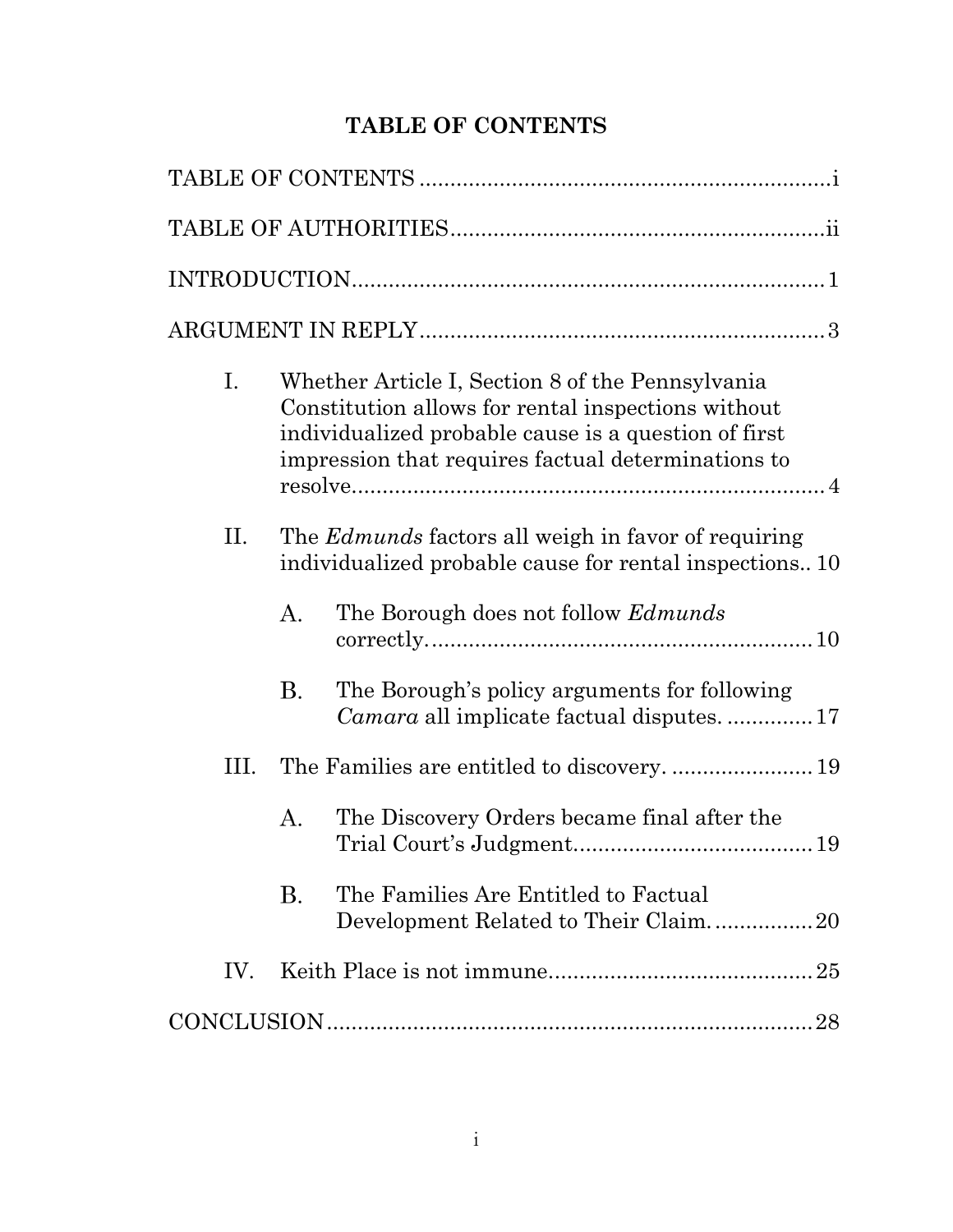# **TABLE OF AUTHORITIES**

<span id="page-2-0"></span>

| Cases                                                  | Pages |
|--------------------------------------------------------|-------|
| Ario v. Ingram Micro, Inc.,                            |       |
| Boykins v. City of Reading,                            |       |
| Buffalo Twp. v. Jones,                                 |       |
| Bukics v. Bukics,                                      |       |
| Camara v. Mun. Ct.,                                    |       |
| Cf. Free Speech Coal., Inc. v. Att'y Gen. of the U.S., |       |
| Citizens United v. Fed. Election Comm'n,               |       |
| City of Golden Valley v. Wiebesick,                    |       |
| City of Los Angeles, Calif. v. Patel,                  |       |
| City of Seattle v. McCready,                           |       |
| City of Seattle v. McCready,                           |       |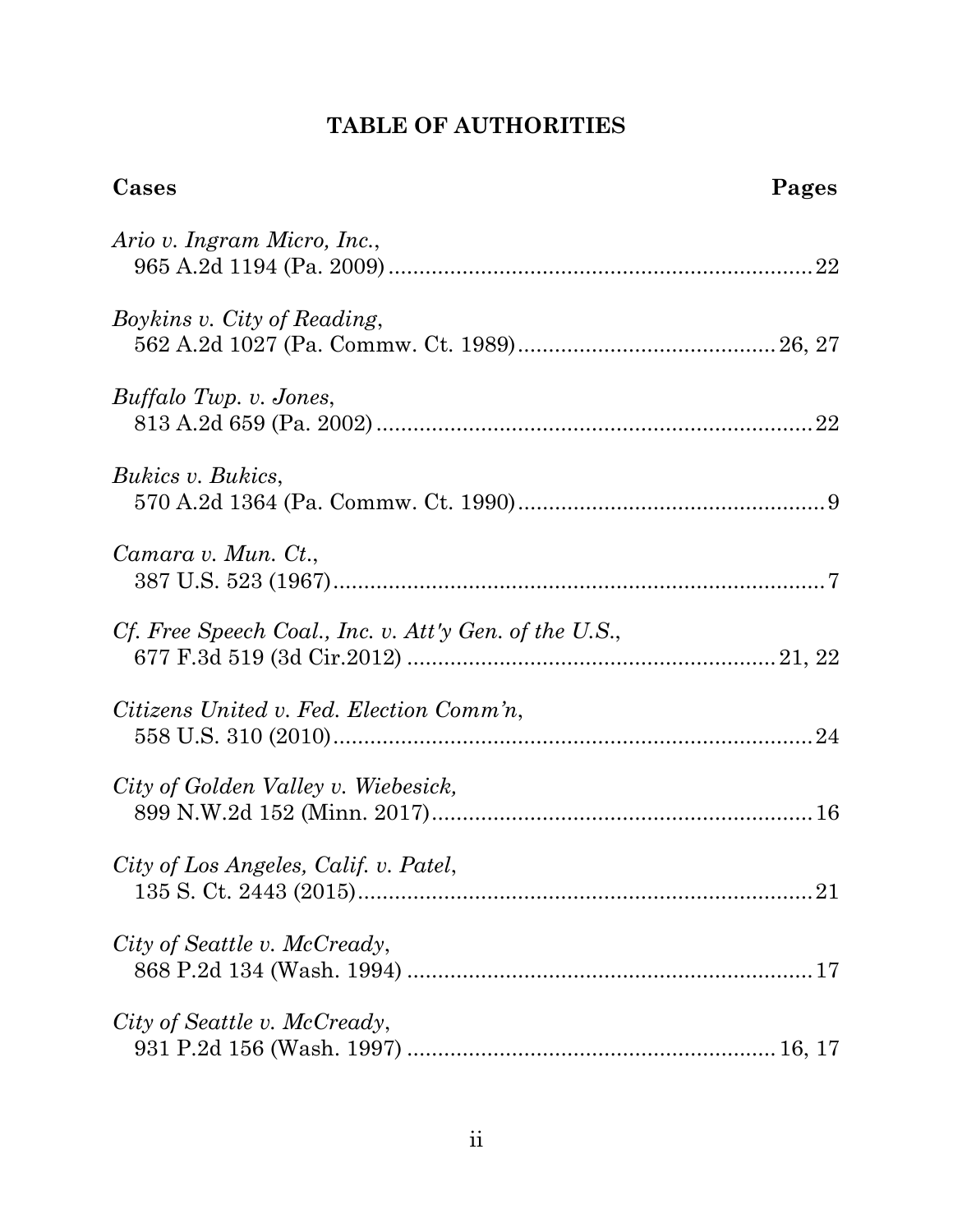| Commonwealth v. DeLuca,                             |
|-----------------------------------------------------|
| Commonwealth v. Edmunds,                            |
| Commonwealth v. Gray,                               |
| Commonwealth v. Harris,                             |
| Commonwealth v. Moore,                              |
| Commonwealth v. Taylor,                             |
| Commonwealth v. Thompson,                           |
| Commonwealth v. Tobin,                              |
| Commonwealth v. Turner,<br>22                       |
| Constitution Party of Pa. v. Cortes,                |
| Derry Twp. Sch. Dist. v. Suburban Roofing Co. Inc., |
| <i>Estate of Kinert v. Pa. Dep't of Revenue,</i>    |
| Ex parte Young,                                     |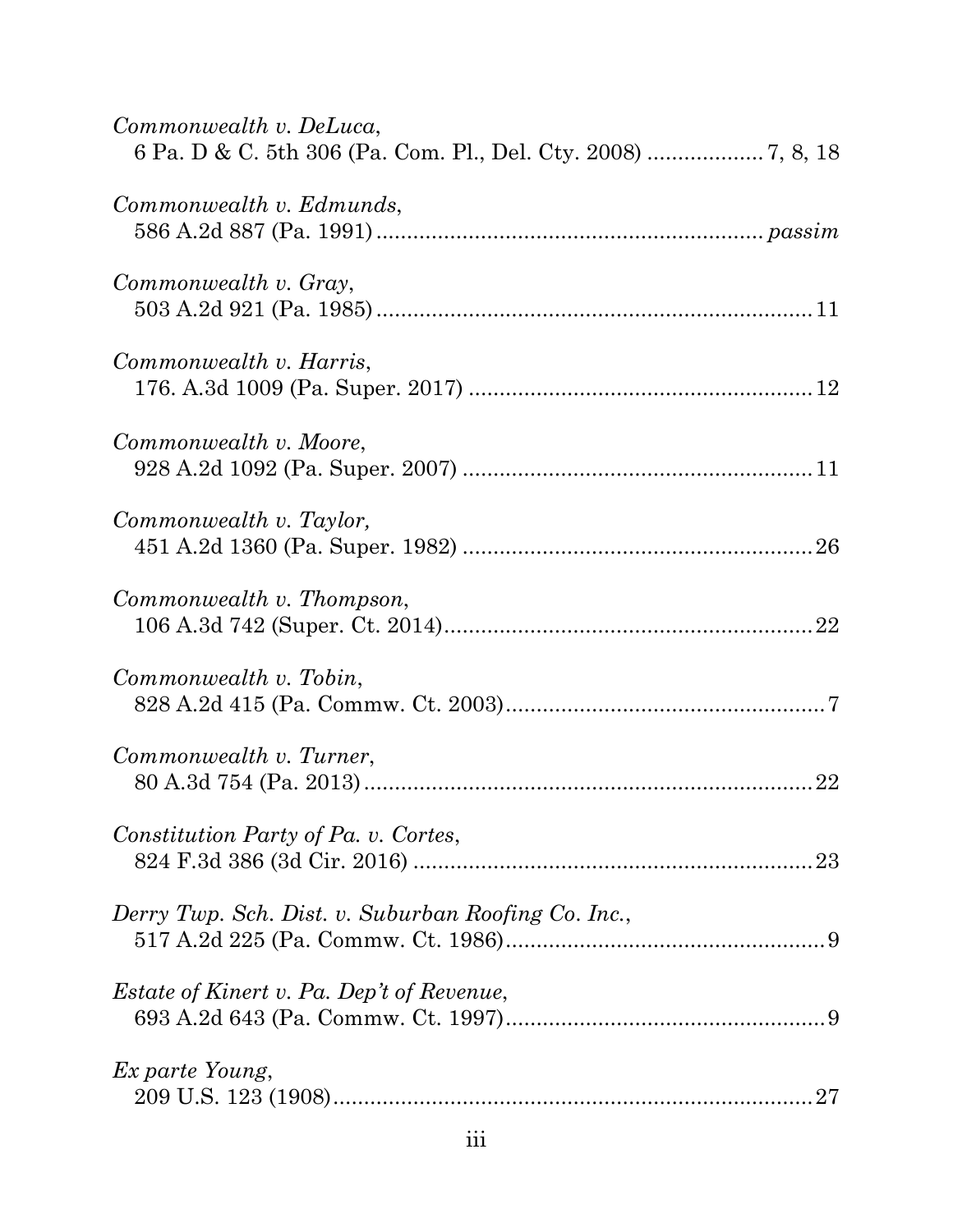| Greenacres Apts., Inc. v. Bristol Twp.,             |
|-----------------------------------------------------|
| In re Search Warrant of Columbia Heights v. Rozman, |
| Ladd v. Real Estate Comm'n of Commonwealth,         |
| League of Women Voters v. Commonwealth,             |
| McNeil v. Jordan,                                   |
| Munroe v. Cent. Bucks Sch. Dist.,                   |
| Pa. Soc. Servs. Union v. Commonwealth,              |
| Pap's A.M. v. City of Erie,                         |
| Paustian v. Pa. Convention Ctr. Auth.,              |
| Peake v. Commonwealth,                              |
| Philadelphia Life Ins. Co. v. Commonwealth,         |
| Simpson v. City of New Castle,                      |
| Sokolov v. Vill. of Freeport,                       |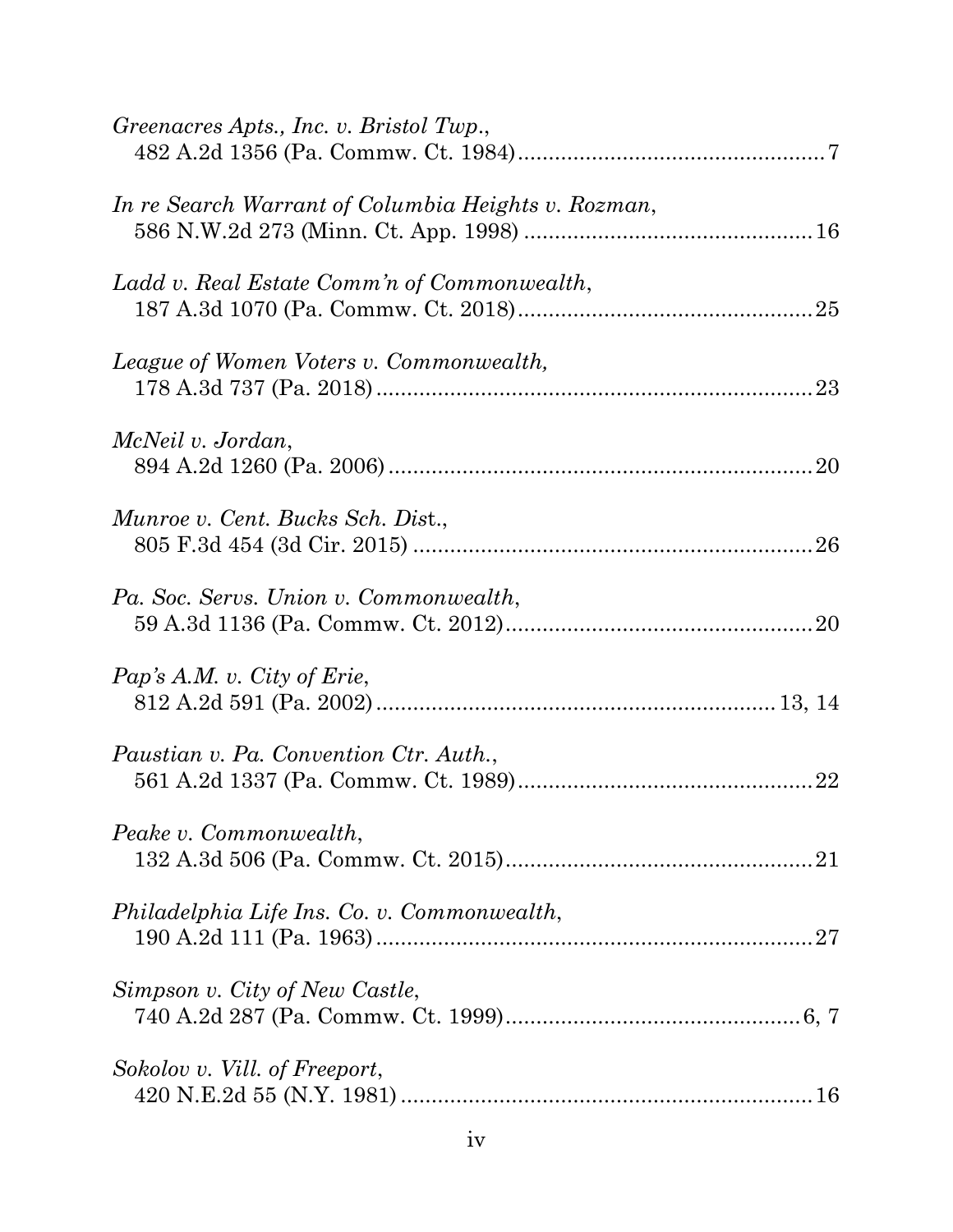| Supreme Ct. of Va. v. Consumers Union of U.S., Inc., |  |
|------------------------------------------------------|--|
| Taylor v. Pa. State Police,                          |  |
| <i>Theodore v. Del. Valley Sch. Dist.,</i>           |  |
| William Penn Sch. Dist. v. Pa. Dep't of Educ.        |  |

# **Constitutional Provisions**

|--|--|--|--|--|--|--|

# **Statutes**

# Rules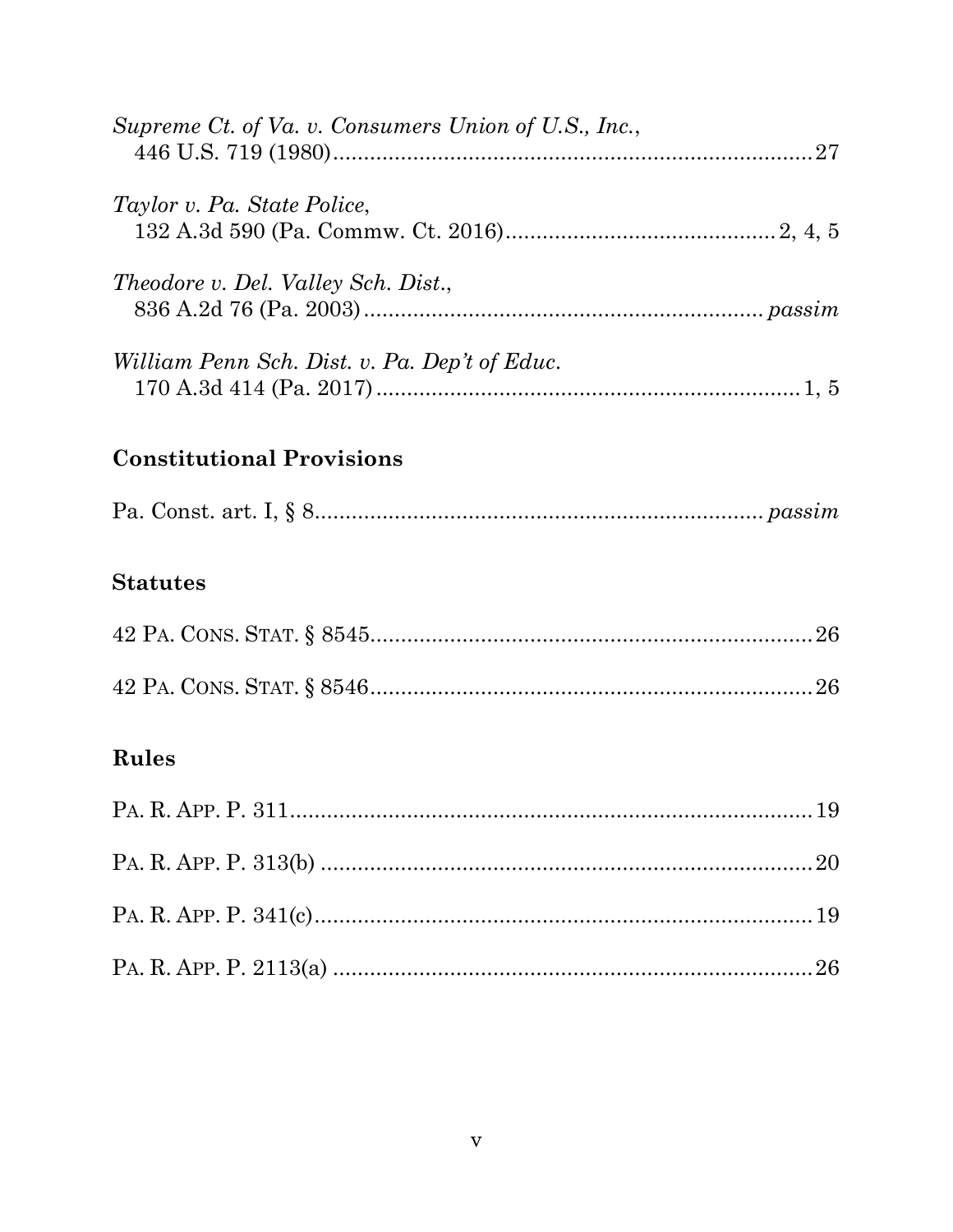#### **INTRODUCTION**

<span id="page-6-0"></span>The Borough's opposition does not, because it cannot, argue that the Borough satisfied its burden in the trial court on a motion for judgment on the pleadings. That burden was to prove that it was "clear and free from doubt" that the Families<sup>[1](#page-6-1)</sup> could never prevail on their constitutional claim. But this case is demonstrably not "clear and free from doubt<sup>[2"](#page-6-2)</sup> because—as the lower court acknowledged—no Pennsylvania case has addressed the constitutionality, under Article I, Section 8, of entering the homes of tenants who do not consent to rental inspections without a warrant supported by individualized probable cause.

It is understandable why the Borough does not want to go past the pleadings in this case—the invasiveness of the challenged rentalinspection ordinance is a hotly contested factual issue. And the limited record already establishes that the challenged inspection warrants can have criminal consequences for Pottstown citizens—inspectors are instructed from "day one" on the job that "they are to immediately walk

<span id="page-6-1"></span><sup>&</sup>lt;sup>1</sup> The Borough misidentifies the Families as "Landlord/Tenants" in the brief. The O'Connor family consists of neither landlords nor tenants.

<span id="page-6-2"></span><sup>2</sup> *See William Penn Sch. Dist. v. Pa. Dep't of Educ*., 170 A.3d 414, 434–45 (Pa. 2017) (citation omitted).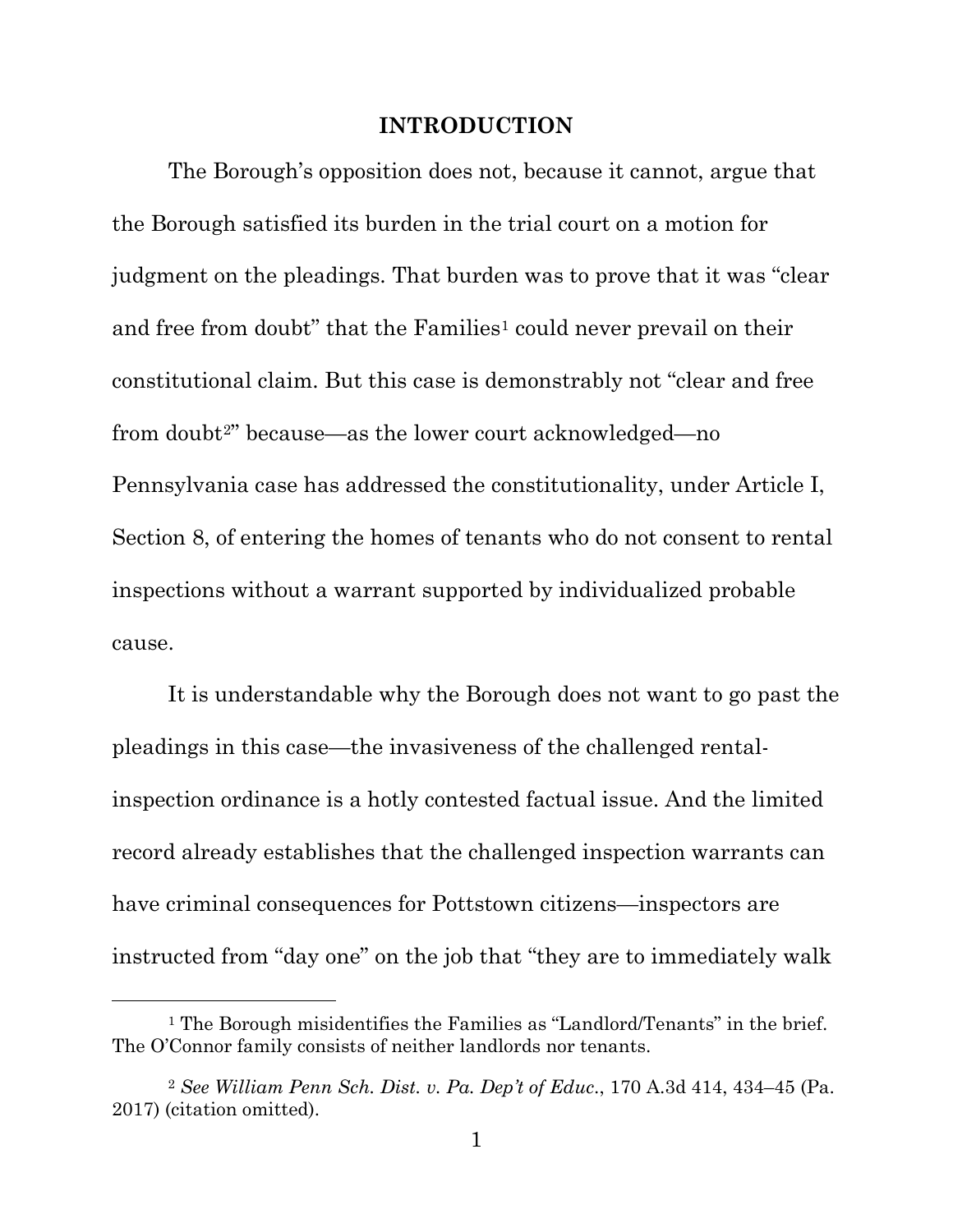out of the unit and contact the police" if they see anything they subjectively believe to be drug packaging materials or paraphernalia. (R. 527a, 576a–77a, 580a–82a.)

The Borough's brief attempts to salvage an erroneous order that even the trial court acknowledges should be vacated. First, it argues, incorrectly, that *Taylor v. Pa. State Police*, 132 A.3d 590 (Pa. Commw. Ct. 2016) is wrong, and that novel questions like this one should be resolved on the pleadings alone. (Borough Br. 14–16.)

Second, it argues, again incorrectly, that the caselaw is settled beyond room for disagreement, and the question is actually not novel at all. (*Id*. 16–29.)

Third, it argues in the alternative that even if the question is novel, this Court should hold that Article I, Section 8 of the Pennsylvania Constitution does *not* provide more protection than the Fourth Amendment in the context of rental home inspections. Yet the Borough fails to support that argument with any connection to the operative allegations, the record, or Pennsylvania's constitutional history, as required by the *Commonwealth v. Edmunds*, 586 A.2d 887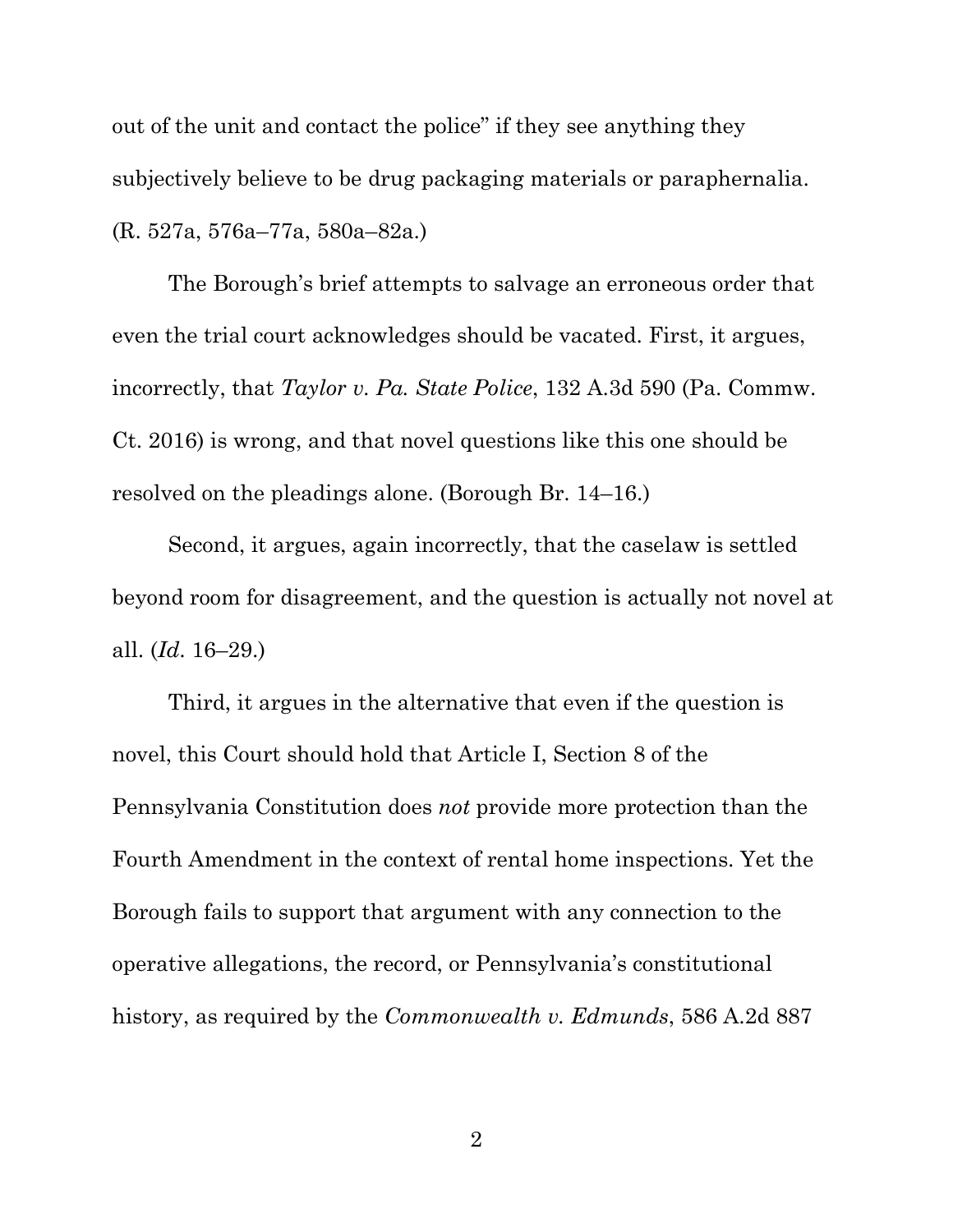(Pa. 1991), framework for addressing issues of constitutional first impression in Pennsylvania. (Borough Br. 29–44.)

Fourth, in keeping with these efforts to avoid the facts of the case, the Borough also continues to take the position—again, unsupported by any case law—that "no discovery is relevant" for constitutional questions. (*Id*. 58; *see also* 55–59.)

Finally, the Borough manufactures a trial court ruling that Director Keith Place was immune from suit—an argument with no support from the written opinion of the lower court and plainly contradicted by all available statutory and legal authority. (*Id*. 44–46.)

### **ARGUMENT IN REPLY**

<span id="page-8-0"></span>This Court should reverse the lower court's dismissal. Below, the Families will show that (I) Whether Article I, Section 8 of the Pennsylvania Constitution allows for rental inspections without individualized probable cause is a question of first impression that requires factual determinations to resolve; (II) The framework for addressing that issue of first impression, *Edmunds*, demonstrates that the Pennsylvania Constitution is more protective of the Families' privacy rights than is the Fourth Amendment; (III) The Families are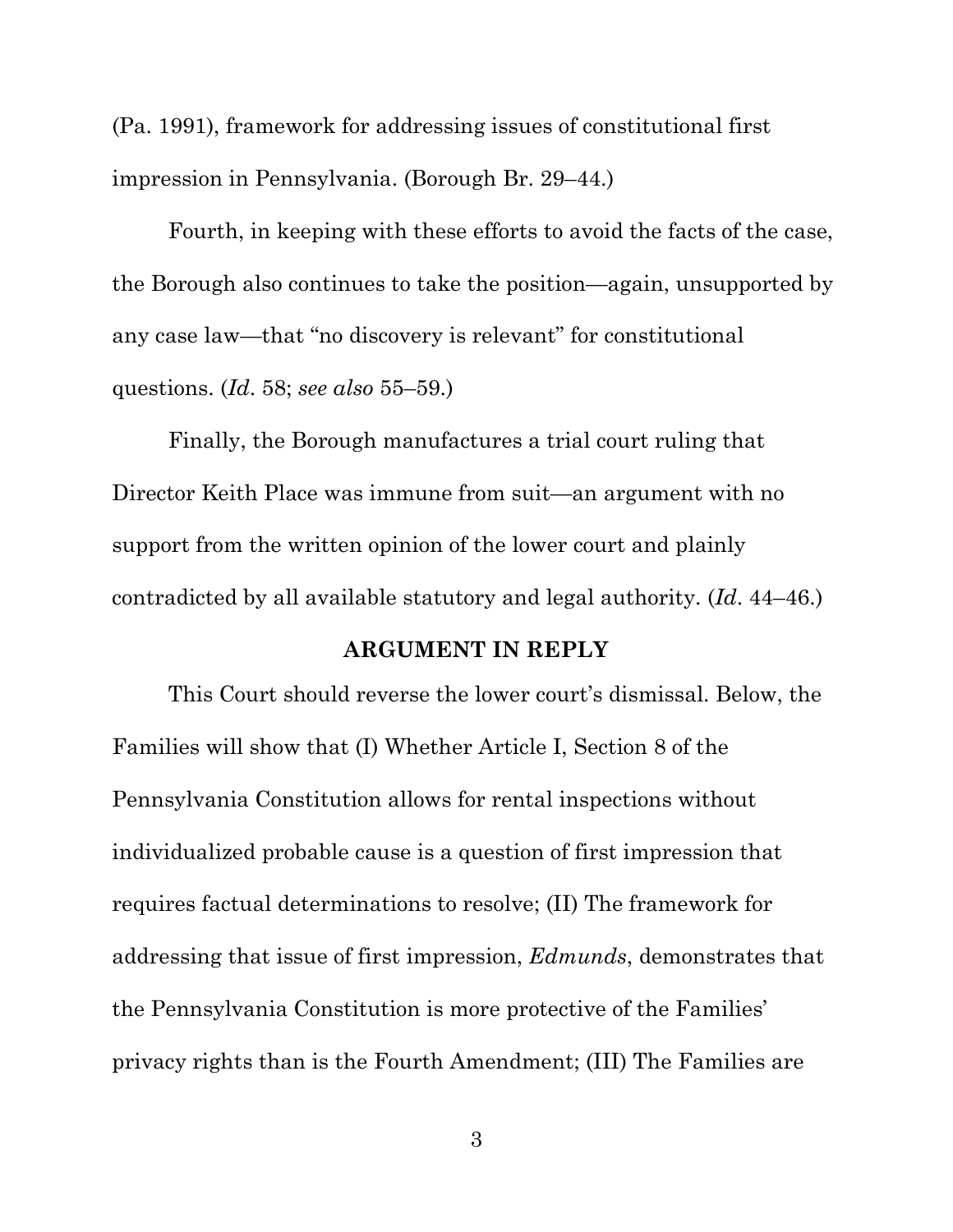entitled to discovery about how the challenged program is actually enforced; and (IV) Director Keith Place is not immune from suit, and nothing in the trial court's order indicates otherwise.

# <span id="page-9-0"></span>**I. Whether Article I, Section 8 of the Pennsylvania Constitution allows for rental inspections without individualized probable cause is a question of first impression that requires factual determinations to resolve.**

As the lower court recognized, and as the Borough previously acknowledged, the question of whether Article I, Section 8 of the Pennsylvania Constitution provides more protection than the Fourth Amendment in the context of rental inspections is one of first impression in this state. (*See* Borough Demurrer Br., R. 70a ("No Pennsylvania court has squarely addressed the validity of administrative warrants pursuant to the Pennsylvania Constitution.").) Now, however, it appears that the Borough has finally recognized that, in light of the standard of review, that concession was fatal. *See Taylor*, 132 A.3d at 604 (holding that when a plaintiff presents a novel constitutional claim and the "case law provides no clear answers," the claim cannot be dismissed on the basis of the pleadings). So, the Borough makes two arguments, apparently in the alternative: (a) *Taylor* is irrelevant, and the issue of first impression can be decided on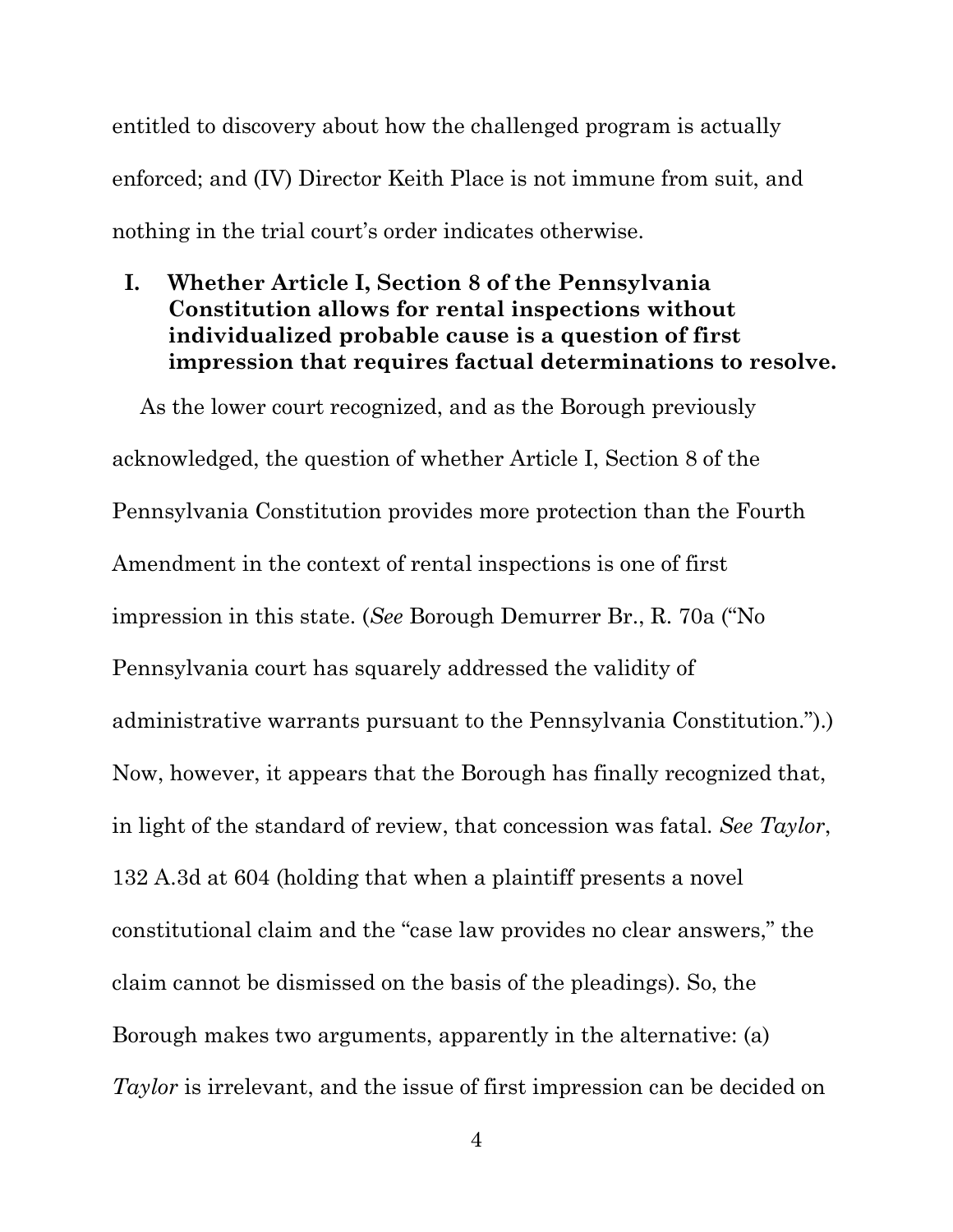the pleadings (Borough Br. 14–16); and (b) whether Article I, Section 8 provides more protection here is "not a novel constitutional question" (*id*. 16–18). Neither argument holds water.

The Borough does not like *Taylor* and offers several reasons for this Court to disregard the case. None are persuasive. First, the Borough complains that *Taylor* is a "sole" decision that has not been cited outside of the Sex Offender Registration context. (*Id.* 14, 16.) But that makes it no less a precedential holding of this Court, and notably, none of the cases citing *Taylor* have ever suggested that it did not accurately state the standard for dismissing a case on the pleadings.

Second, the Borough claims that *Taylor* was "limited to the circumstances presented." (*Id.*15.) But nothing in the decision itself purports to limit its holding to any specific circumstances. Moreover, there is nothing unique about the holding. *Taylor*'s "no clear answers" articulation of the standard of review is simply another way of saying that judgment on the pleadings must not be entered unless it is "clear and free from doubt" that the plaintiff cannot prevail. *See William Penn Sch. Dist*., 170 A.3d at 434–45, 457 (reversing demurrer in constitutional challenge in light of "irreconcilable deficiencies in the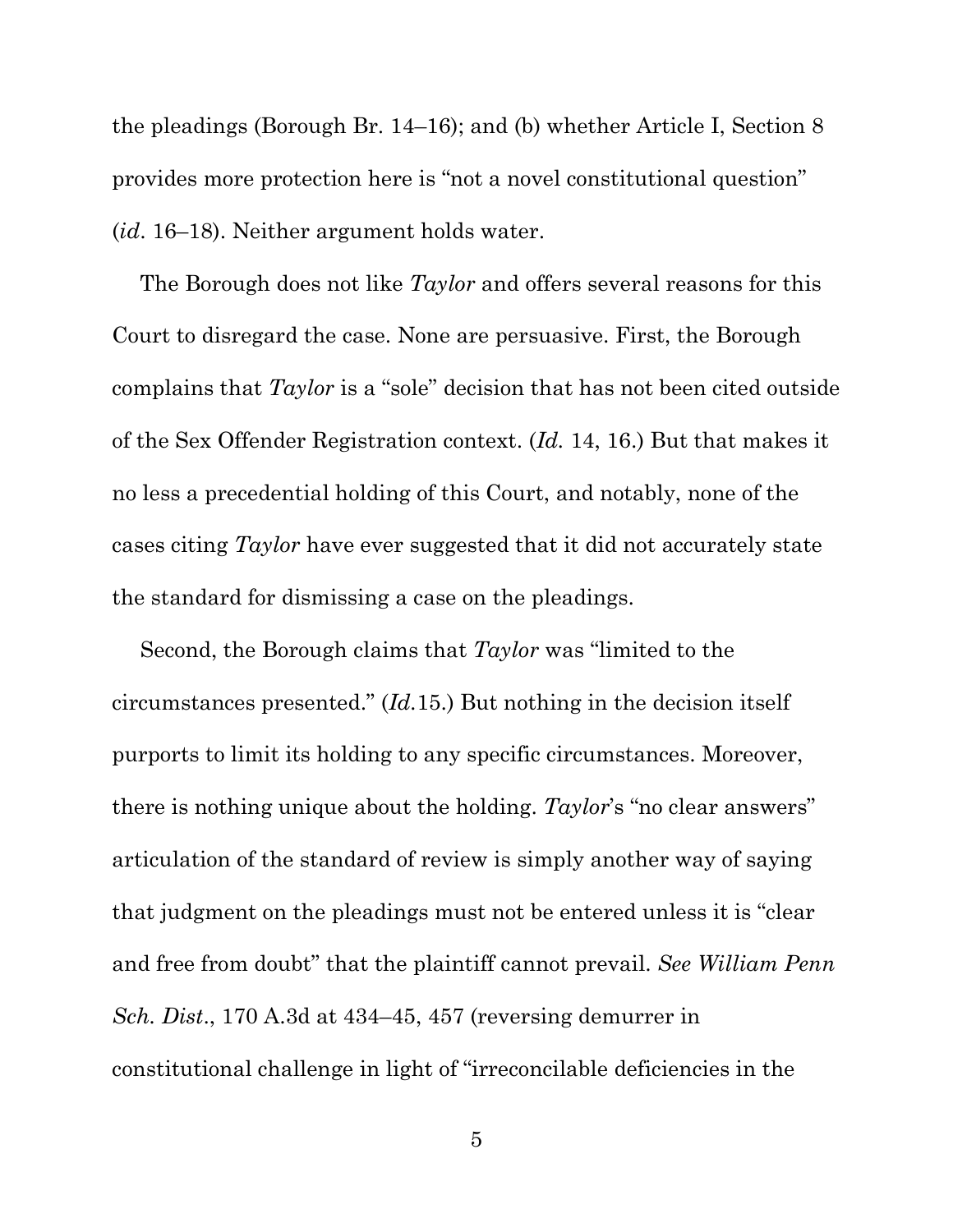rigor, clarity, and consistency of the line of cases" applicable to the challenge and giving the parties "an opportunity to develop a record"); *see also Theodore v. Del. Valley Sch. Dist*., 836 A.2d 76, 88–89 (Pa. 2003) (holding that where defendant's right to prevail on novel Article 1, Section 8 claim was not clear from the caselaw, judgment should not have been entered on the pleadings).) As the lower court acknowledged, the constitutional question here is hardly "clear and free from doubt."

Next, the Borough argues in the alternative that the constitutional question is not novel. (Borough Br. 16). The Borough cites one case in support of this proposition, *Simpson v. City of New Castle*, 740 A.2d 287, 291 (Pa. Commw. Ct. 1999) (Borough Br. 16–18), which upheld the constitutionality of an inspection ordinance. As the Families explained in their opening brief, *Simpson* did not answer any of the constitutional questions posed by this case. (Opening Br. 44.) The landlords in *Simpson* did not press their state constitutional arguments as distinct from their federal constitutional arguments. Accordingly, this Court did not consider the history of the Pennsylvania Constitution or state caselaw interpreting Article I, Section 8, as the Borough seems to acknowledge by addressing those specific legal questions in a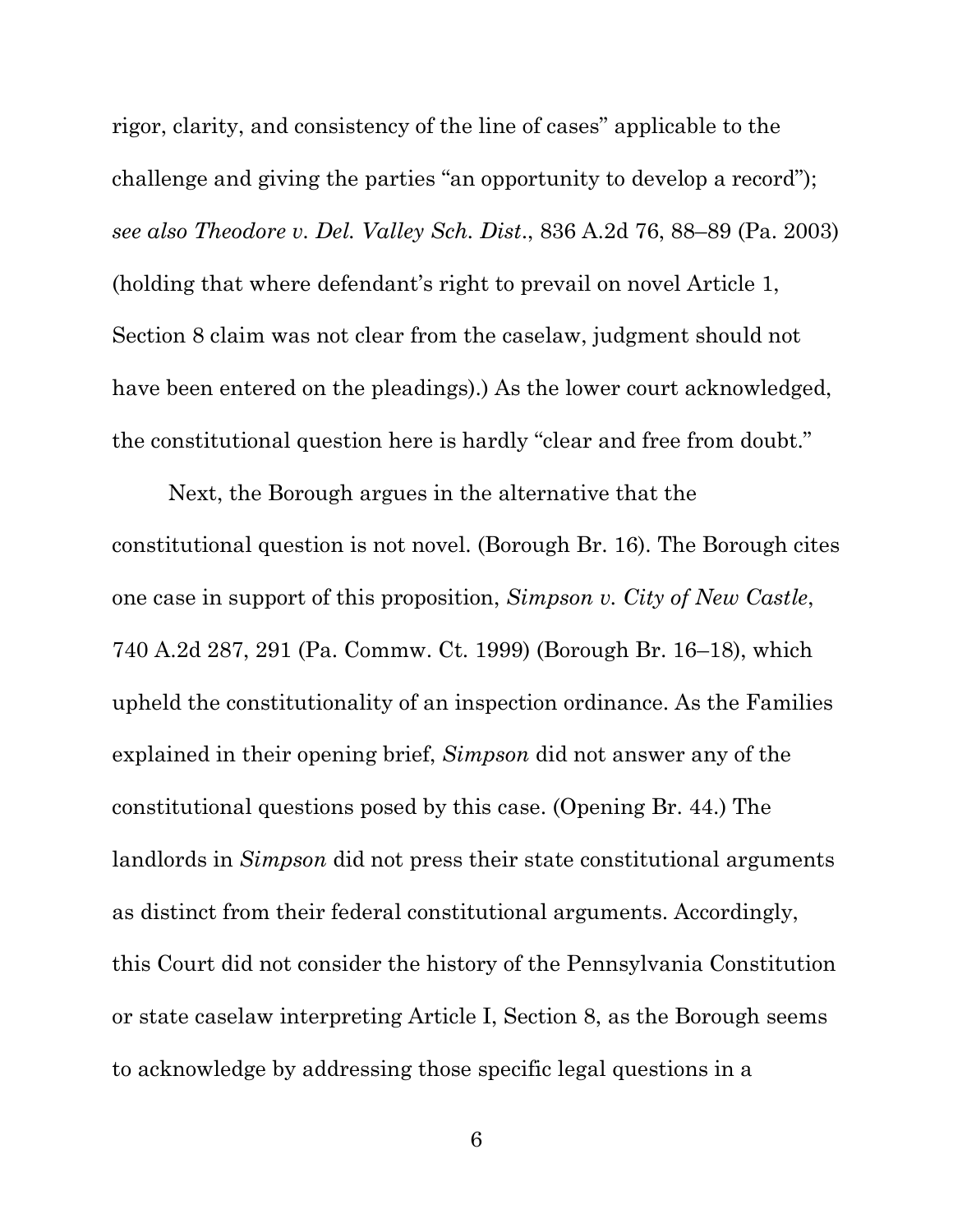separate portion of its brief (*see* Borough Br. 29–44). The *Simpson* Court also did not address the *tenants'* privacy interests—the case was brought only by landlords—and tenant privacy is the linchpin of the Families' constitutional claim and the basis for this entire lawsuit.

Relatedly, the Borough argues that "Pennsylvania courts have relied upon the sound reasoning in *Camara* [*v. Mun. Ct*., 387 U.S. 523 (1967),] pertaining to the issuance of administrative warrants to conduct rental inspections." (*Id.* 21.) In addition to *Simpson*, the Borough cites *Commonwealth v. Tobin*, 828 A.2d 415 (Pa. Commw. Ct. 2003), and *Greenacres Apts., Inc. v. Bristol Twp*., 482 A.2d 1356 (Pa. Commw. Ct. 1984) (*see, e.g*., Borough Br. 12–13, 21–23, 27–79), which, as explained in the Families' opening Brief do not apply here. Neither *Tobin* nor *Greenacres* resolved—or even addressed—the question of whether the Article I, Section 8 provides *more* protection against administrative search warrants not supported by individualized probable cause. (Opening Br. 44.)

The Borough now adds another case: *Commonwealth v. DeLuca*, 6 Pa. D & C. 5th 306 (Pa. Com. Pl., Del. Cty. 2008). (Borough Br. 13, 22, 26.) Aside from the fact that this case is non-binding and contains no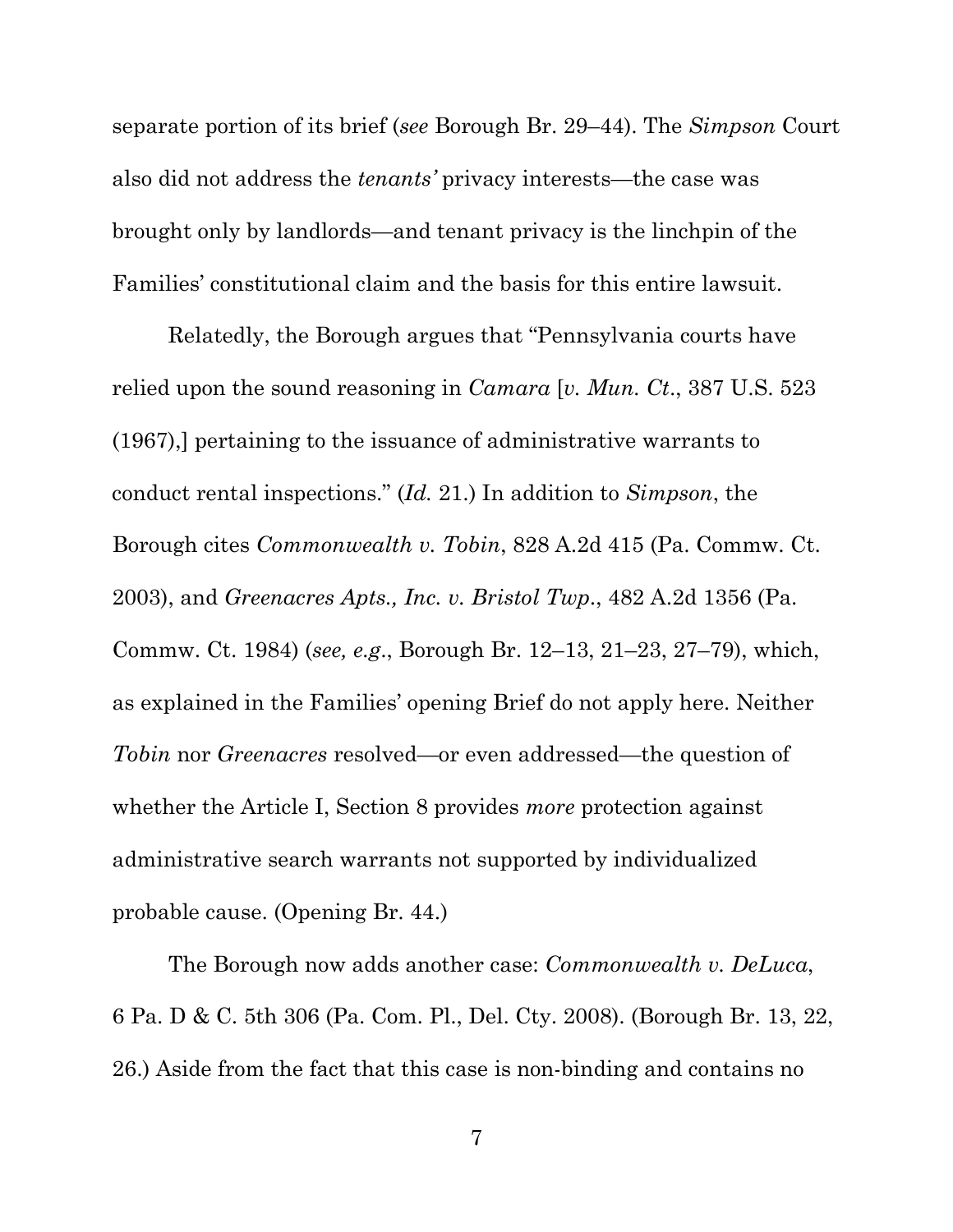analysis of Article I, Section 8, there is a more basic reason the Families did not discuss the case in their opening brief: The administrative warrant at issue in *DeLuca* was supported by an affidavit establishing individualized probable cause based on "an anonymous complaint . . . . taken from the Health Department . . . about the deplorable condition of the property." 6 Pa. D. & C. 5th at 309–10. "The complainant stated that the property had trash around the entire property, and graffiti on the garage." *Id*. at 310. Code Enforcement Officers were "on the scene and observed trash around the entire property, graffiti on the garage and graffiti on the ceiling of the top floor bedroom (observed from the rear common drive)." *Id*. Also in support of probable cause, the file for this building revealed "a history of complainants addressing the violations . . . as far back as July of 2003." *Id*.

The detailed warrant at issue in *DeLuca* has nothing to do with the warrants the Families are challenging. For these warrants, "[t]he mere existence of a non-owner-occupied property is all that is needed for the Borough to demand access to the interior of the property." (R. 30a.) And the Borough obtained a search warrant against the Rivera family that was not supported by probable cause. (R. 31a.)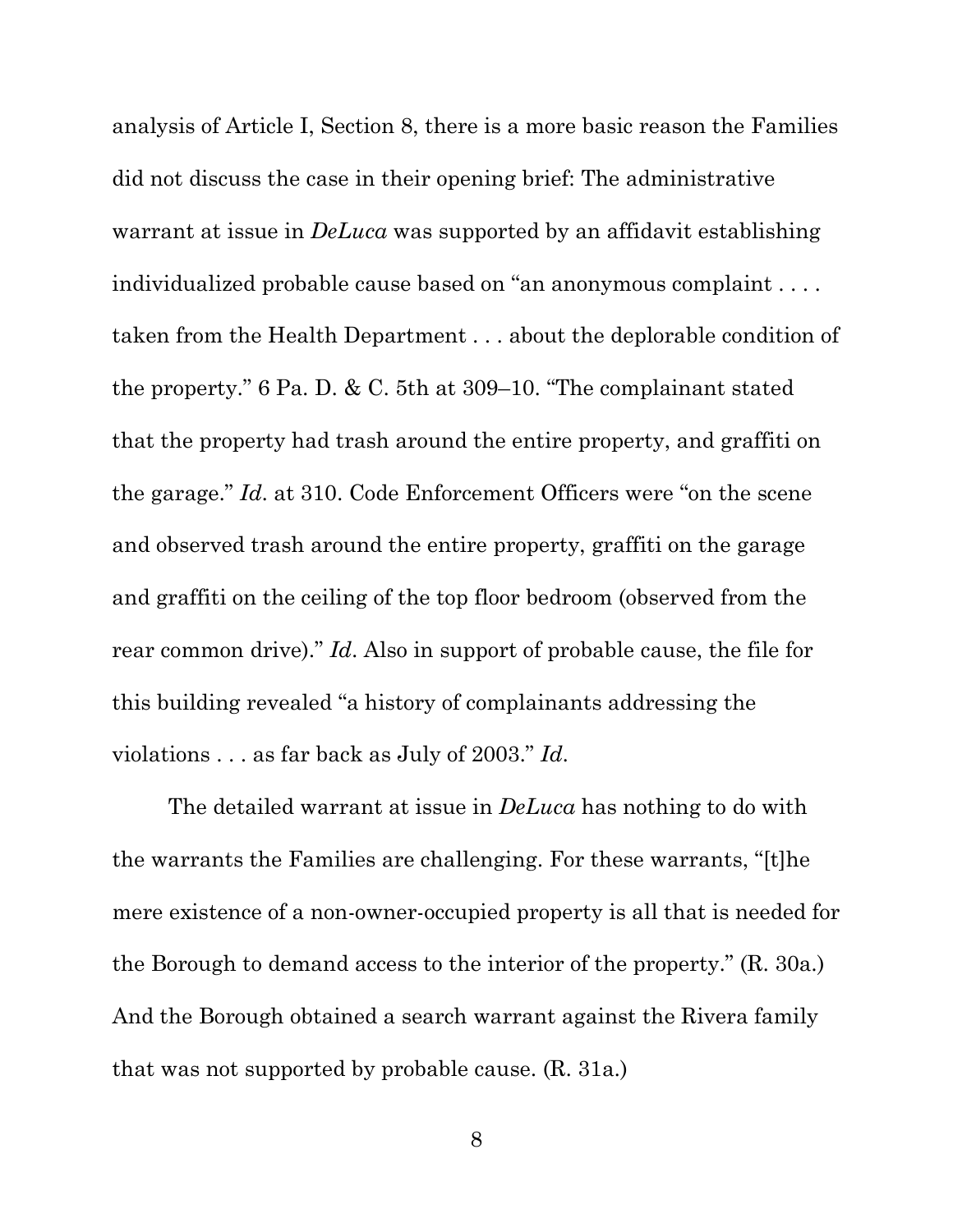The Borough makes another alternative argument that "[e]ven assuming *Taylor* applies, (which is denied) this Court may maintain jurisdiction, and decide the merits, if doing so serves the interests of judicial economy." (Borough Br. 19). In so arguing, the Borough cites three cases where the appellate court resolved legal issues despite having doubts about its jurisdictional hold on the case. (*Id*.) Those cases are non-sequiturs because they were resolved after fact-finding by the trial court, not based on the pleadings alone. *See Estate of Kinert v. Pa. Dep't of Revenue*, 693 A.2d 643, 645 (Pa. Commw. Ct. 1997) (analyzing whether "the court's factual findings are supported by the evidence" in probate matter); *Bukics v. Bukics*, 570 A.2d 1364, 1365 (Pa. Commw. Ct. 1990) (analyzing support order following evidentiary hearing in the trial court); *Derry Twp. Sch. Dist. v. Suburban Roofing Co*. *Inc.*, 517 A.2d 225, 226 (Pa. Commw. Ct. 1986) (hearing appeal "from the entry of a judgment upon a jury verdict").

By citing these cases, the Borough is saying this Court should engage in factual analysis to determine the merits question based on the benefit of the fully developed factual record. Here, this Court has only a *partial* record since summary judgment and trial have not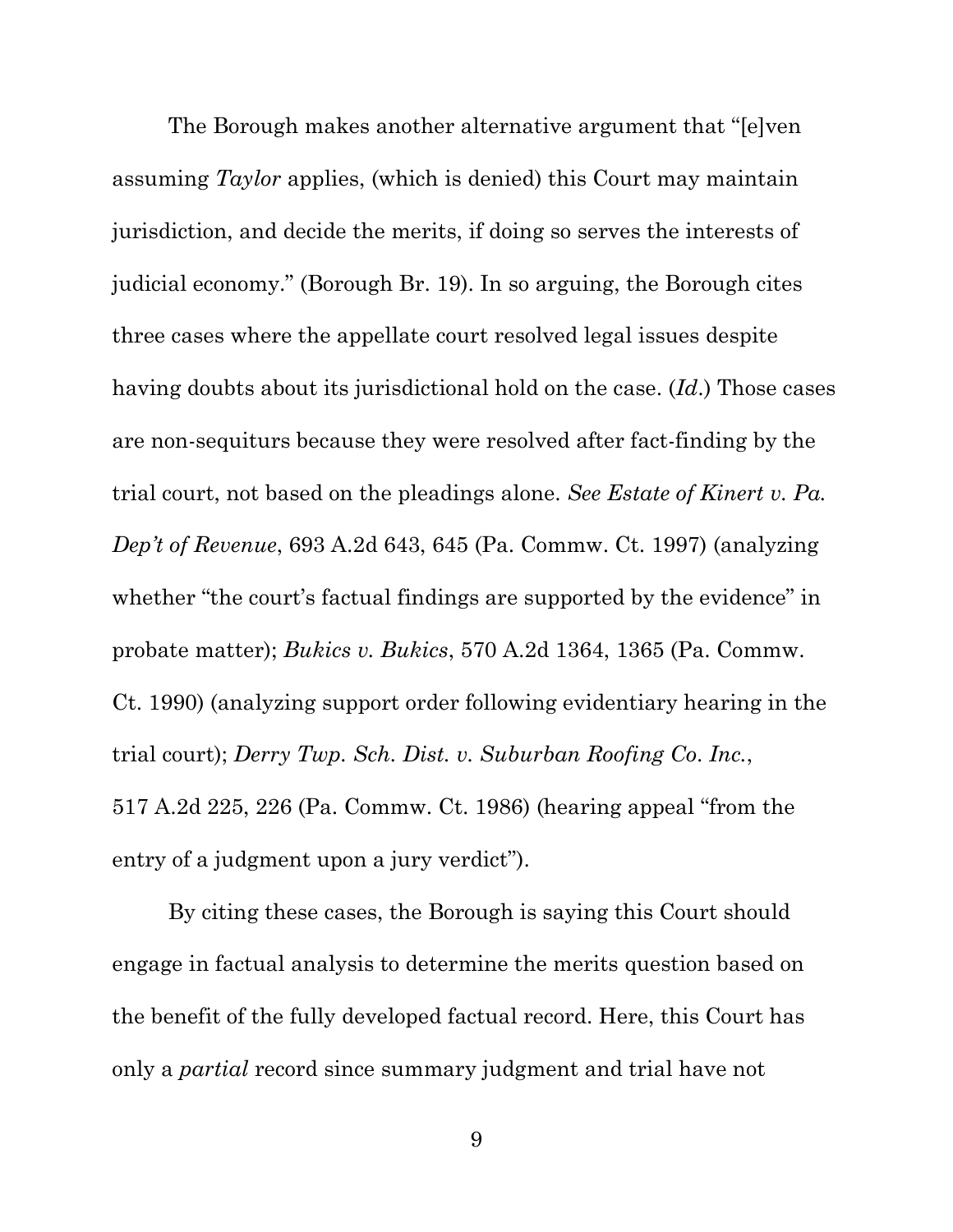happened, and the court below did not base its ruling on any part of the factual record. Accordingly, those cases do not provide a roadmap for ruling on the merits of this case, which was dismissed on the pleadings—all of which are to be presumed true and in favor of the Families.

## <span id="page-15-0"></span>**II. The** *Edmunds* **factors all weigh in favor of requiring individualized probable cause for rental inspections.**

In their opening brief, the Families analyzed, in detail, each of the *Edmunds* factors used by Pennsylvania courts to determine whether the Pennsylvania Constitution provides greater protection than the U.S. Constitution. The Borough's response misunderstands *Edmunds,* fails to grapple with the history of the Pennsylvania Constitution*,* and is replete with unsupported factual assertions that are contradicted by the allegations in the Amended Complaint.

#### $\mathbf{A}$ . **The Borough does not follow** *Edmunds* **correctly.**

<span id="page-15-1"></span>According to the Borough, "Courts are to construe the Pennsylvania Constitution as providing greater rights to its citizens than the federal constitution **only where there is a compelling reason** to do so." (Borough Br. 29 (emphasis in original).) The Borough repeats "compelling reason" throughout its brief. (*Id*. 16, 23, 34, 37, 44.) But this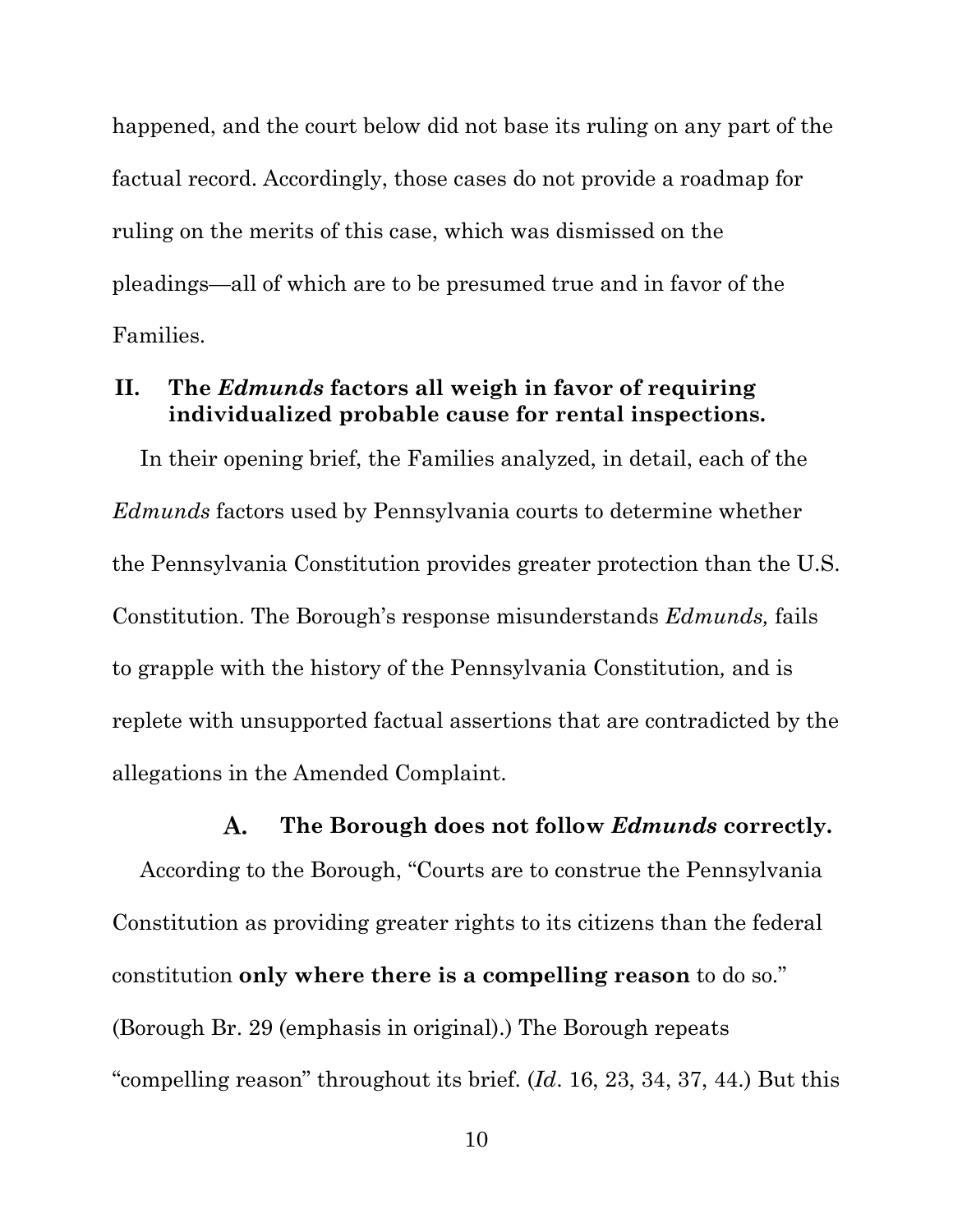is not the test articulated by the Pennsylvania Supreme Court in *Edmunds*—it was the test rejected in *Edmunds*. The language—"only where there is a compelling reason"—comes from a Superior Court Opinion, *Commonwealth v. Moore*, 928 A.2d 1092, 1101 (Pa. Super. 2007). *Moore*, in turn, paraphrased *Commonwealth v. Gray*, 503 A.2d 921, 926 (Pa. 1985), a pre-*Edmunds* case, which—though it stated there "should be a compelling reason" to depart from the Fourth Amendment—is not consistent with *Edmunds*. *Edmunds* was a watershed case, joining a "recent focus on the 'New Federalism,' . . . emphasiz[ing] the importance of state constitutions with respect to individual rights and criminal procedure." *Edmunds*, 586 A.2d at 895 (footnote omitted).

Indeed, *Edmunds* **reversed** the Superior Court panel's finding that there was "no compelling reason to deviate from the decision of the United States Supreme Court." *Id.* at 890. Instead the Pennsylvania Supreme Court made clear that upholding Pennsylvania's independent constitutional prerogatives was paramount:

Here in Pennsylvania, we have stated with increasing frequency that it is both important and necessary that we undertake an independent analysis of the Pennsylvania Constitution, *each time* a provision of that fundamental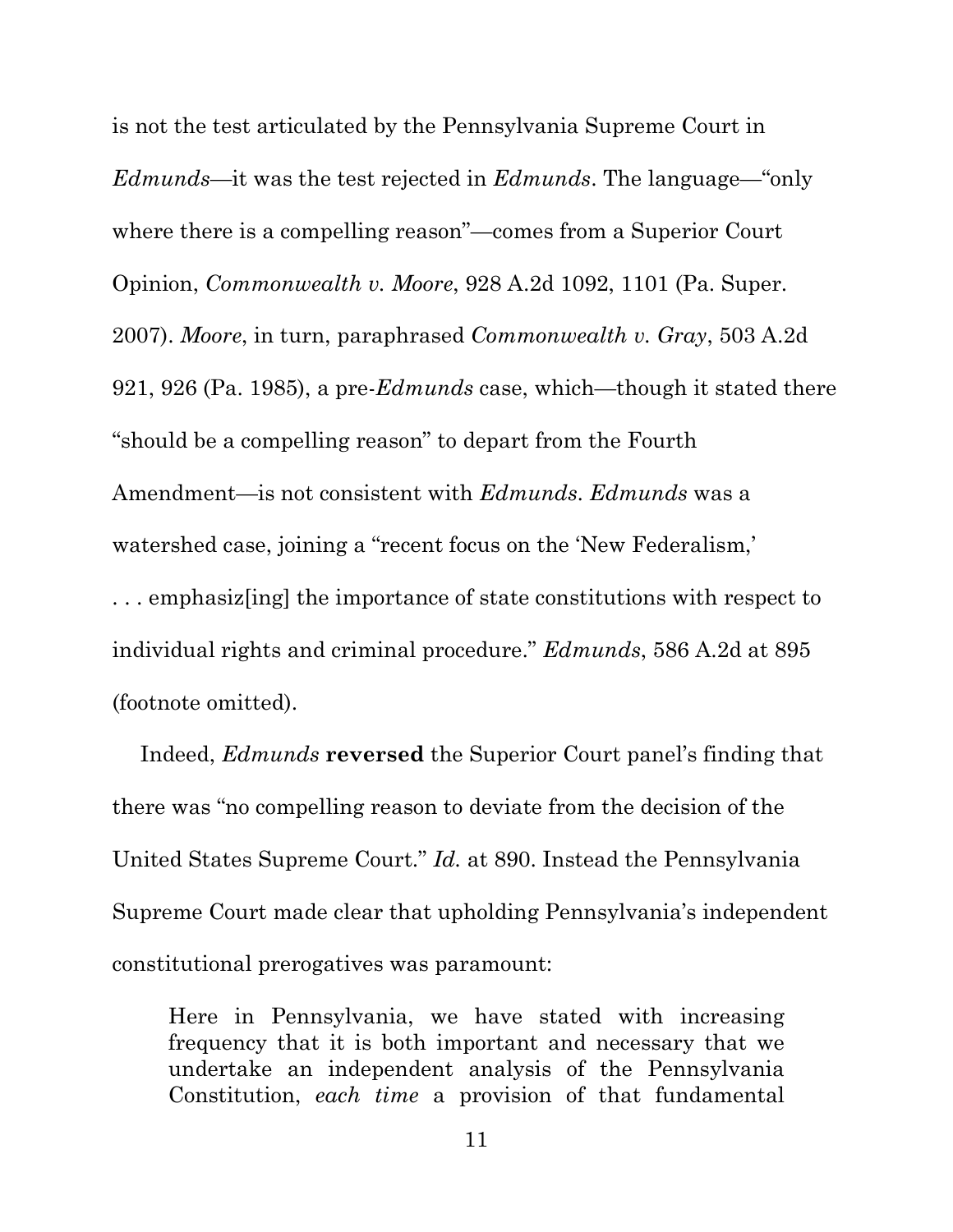document is implicated. Although *we may* accord weight to federal decisions where they are found to be logically persuasive and well reasoned, paying due regard to precedent and the policies underlying specific constitutional guarantees . . . *we are free to reject the conclusions of the United States Supreme Court so long as we remain faithful to the minimum guarantees established by the United States Constitution*.

*Id*. 894–95 (emphasis added; internal quotation marks and citations omitted)*.*[3](#page-17-0) Indeed, *Edmunds* emphasized that even "[t]he United States Supreme Court has repeatedly affirmed that the states *are not only free to, but also encouraged* to engage in independent analysis in drawing meaning from their own state constitutions." *Id*. at 894 (emphasis added). By misarticulating what *Edmunds* requires, the Borough misapplies *Edmunds* factors throughout its brief. Criminal cases are relevant to determining the scope of protection provided by Article I, Section 8.

<span id="page-17-0"></span><sup>3</sup> The Borough also argues that "the Pennsylvania Supreme Court has previously concluded that Article I, §[ ]8 is co-extensive with the Fourth Amendment." (Borough Br. 28–29 (citing *Commonwealth v. Harris*, 176. A.3d 1009 (Pa. Super. 2017).) This is wrong. *Harris* was not a Pennsylvania Supreme Court case and did not articulate a general co-extensive Fourth Amendment principle. It merely stated that the two constitutional provisions were co-extensive regarding "a warrant exception for automobile searches so long as probable cause to search exists." *Harris*, 176 A.3d at 1023.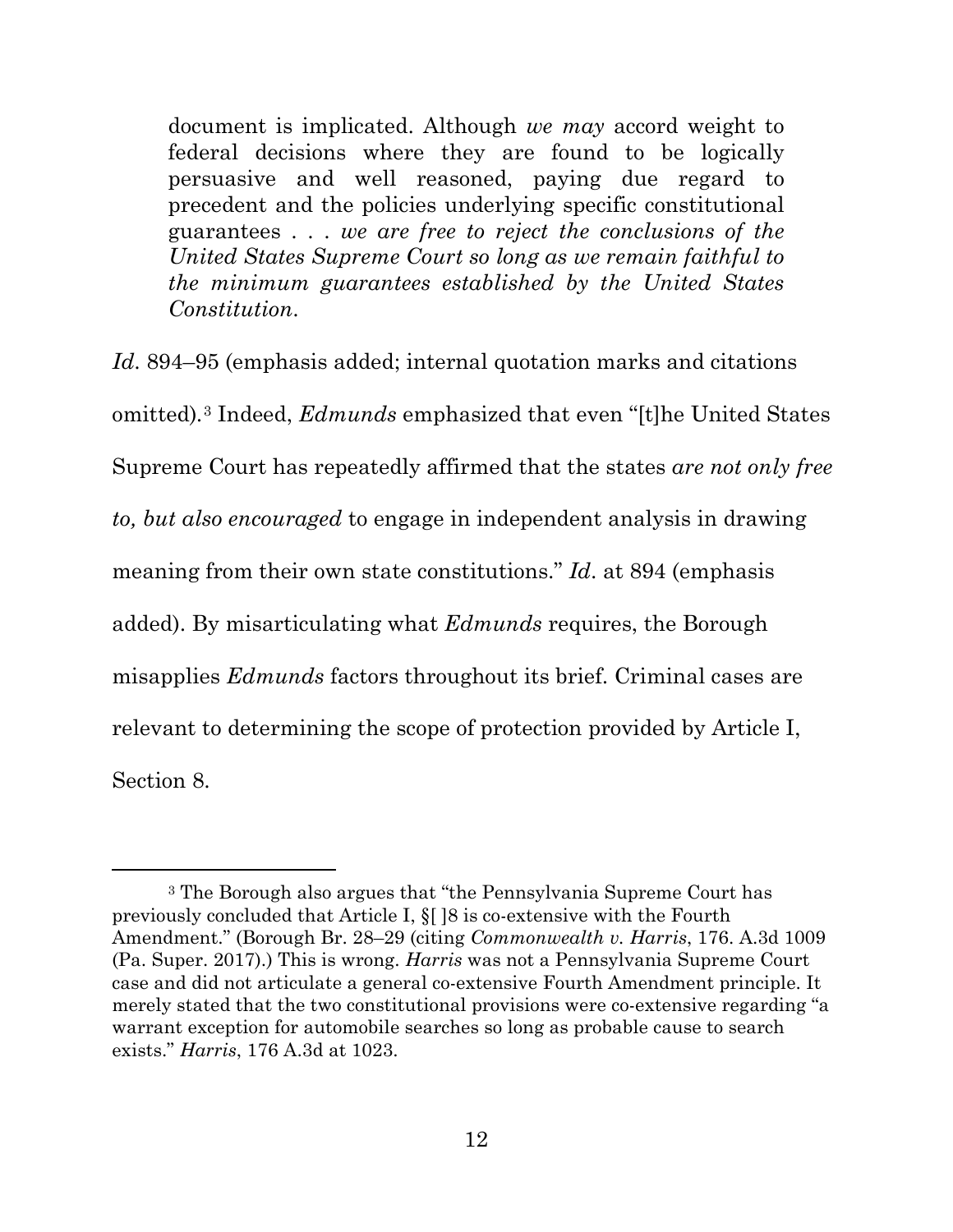The Borough attempts to discount many of the cases cited in the Families' opening brief by arguing that those cases were in a criminal context and are therefore "irrelevant." (Borough Br. 31; *but see Theodore*, 836 A.2d at 88 (departing from Fourth Amendment precedent in the context of a non-criminal, warrantless search program)). This is wrong, for several reasons.

*First*, the Borough again misunderstands *Edmunds* when it insists that Pennsylvania caselaw is only relevant if it directly addressed the constitutionality of rental inspections. If there were caselaw directly on point, then *Edmunds* analysis would not be necessary. The entire point of the *Edmunds* analysis is to draw on cases that, while not directly answering the constitutional question, are nonetheless instructive and invite robust analysis of record evidence and policy arguments.

For instance, when the Pennsylvania Supreme Court held that Article I, Section 7 provides more protection for nude dancing than does the First Amendment, the court had no prior nude dancing cases on which to rely. *Pap's A.M. v. City of Erie*, 812 A.2d 591, 605 (Pa. 2002). Instead the court cited cases about commercial speech, leafletting, and motion picture censorship. *Id.* The court found those cases relevant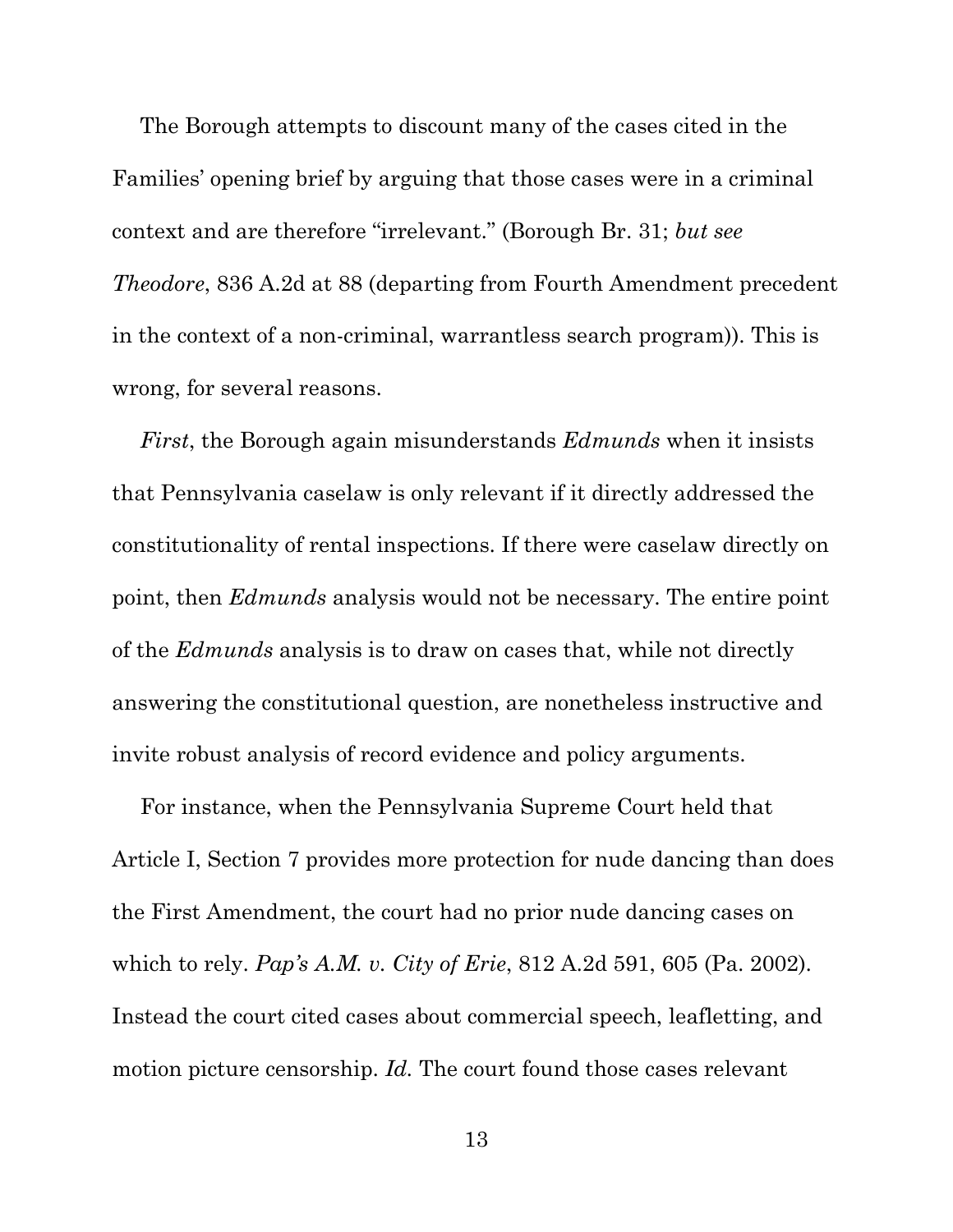because they established the general principles that Pennsylvania values freedom of expression and that Article I, Section 7 is more protective of freedom of expression than the First Amendment. *Id.* at 606.

The Families have cited Pennsylvania caselaw in precisely the same way. To be sure, the cases in the opening brief do not directly address rental inspections, just as the cases in *Pap's A.M.* did not directly address nude dancing. But these cases are instructive nevertheless:

- They establish the general proposition that the Pennsylvania Supreme Court has routinely been willing to depart from the Fourth Amendment. (Opening Br. 23–24 n.3, 39–45.)
- They establish the specific proposition that Pennsylvania's Constitution is primarily interested in protecting personal privacy. (*Id.* 39–43.)
- They establish the specific proposition that Pennsylvania is most protective of personal privacy when it is in the home. (*Id.* 41–43.)
- And they establish the specific proposition that one of the primary purposes of Article I, Section 8 was to outlaw general warrants and writs of assistance. (*Id.* 35.)

*Second*, the Borough's grounds for disregarding criminal cases—that the consequences in such cases are more severe—is misguided on the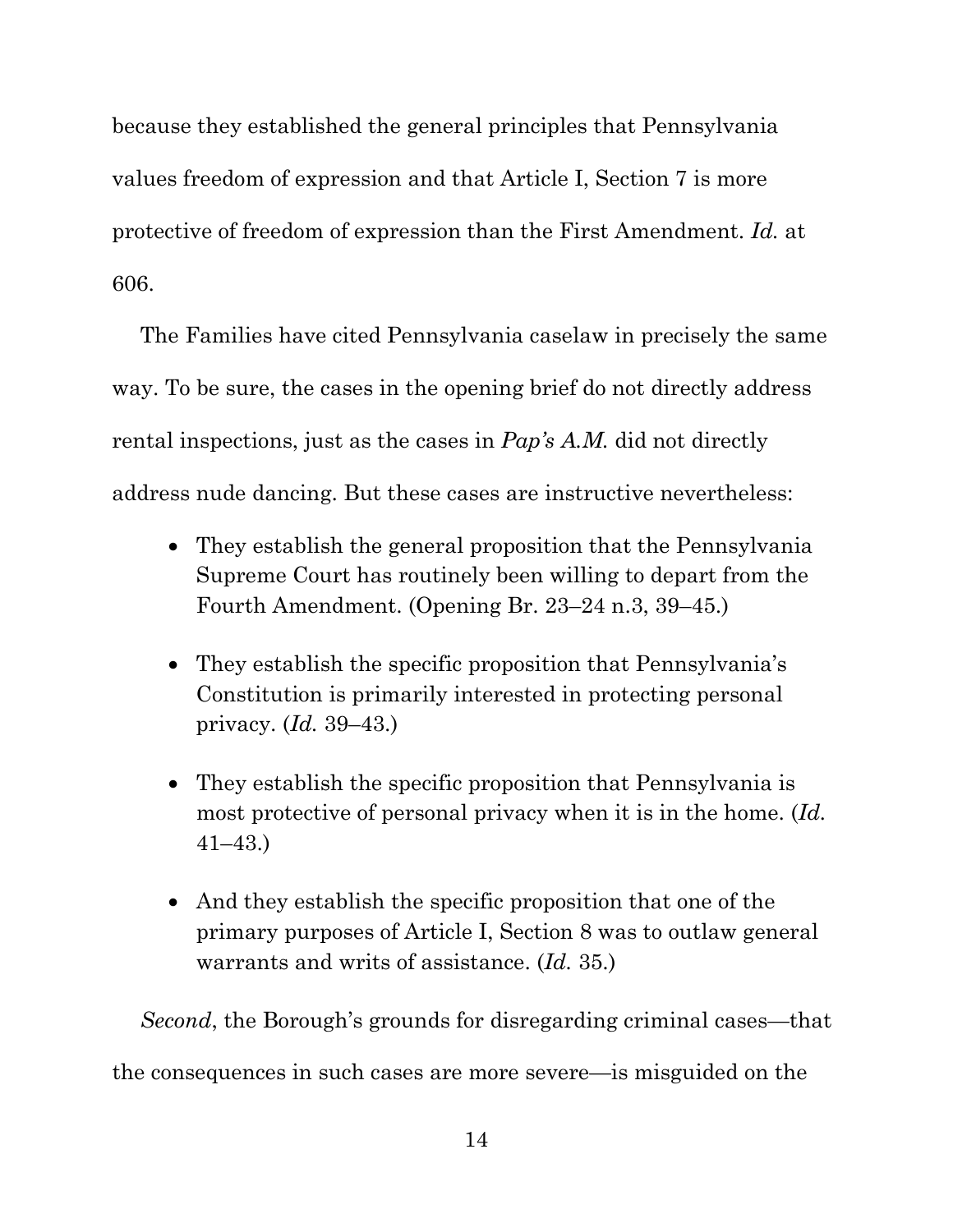facts and on the law. The Borough identifies "the heightened consequences for a criminal conviction, such as incarceration, disenfranchisement, prohibition on gun ownership, registration as a sex offender, revocation of professional licensure, and other collateral consequences." (Borough Br. 26.) Yet all of these "heightened consequences" *do* flow from the challenged searches, which can, according to the well-pleaded allegations, allow "police into tenants' homes and "sharing [of] information with law enforcement." (Opening Br. 10; R. 39a.) And Mr. Place testified that "[t]he protocol is for [inspectors] to notify the police and then the police take it from there." (R. 809a.) The Borough's distinction of criminal constitutional authority based on the consequences at issue in those cases ignores the facts here—both as alleged and as a developed in the record.

Even if the consequences of the inspections were strictly administrative—which they distinctly are not—the Pennsylvania constitution is not concerned with protecting wrongdoers from being punished for their acts; it is concerned with *personal privacy*. (Opening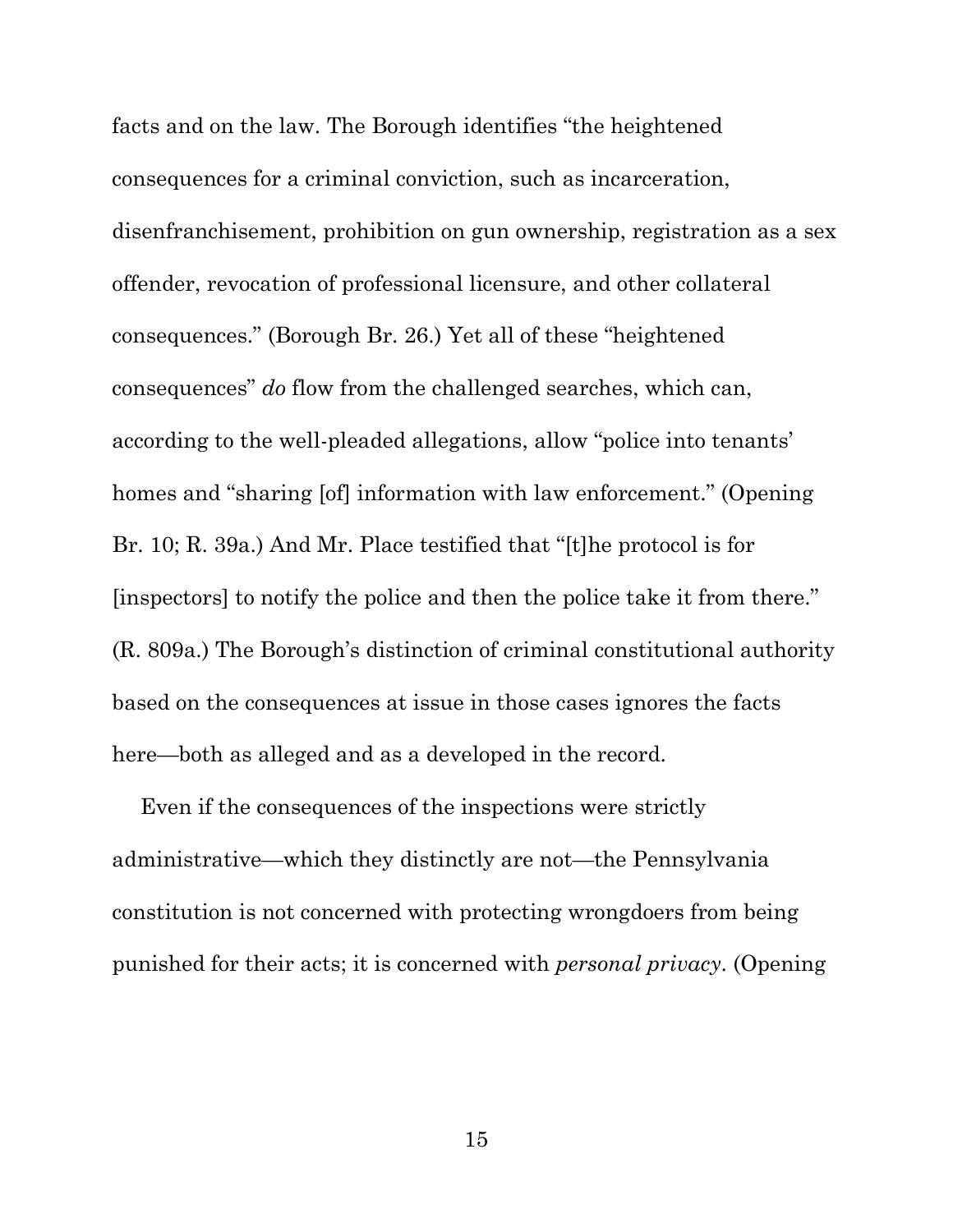Br. 36–37.)[4](#page-21-0) The constitutional injury is the search itself, not whatever consequences may flow from it. And, in any event, the record in this case shows that the Borough's rental inspections do lead to criminal prosecutions.

The Families provided a comprehensive survey of rental inspection caselaw from around the country. As explained in the opening brief (*id.* 47–48), cases from other jurisdictions are only as useful as their reasoning, and only one case has squarely considered whether *Camara*  should be followed as a matter of state law: *City of Golden Valley v. Wiebesick*, 899 N.W.2d 152 (Minn. 2017). Although that case answered the question—mostly—in the negative, the Families urge the Court to follow the superior reasoning in the dissent, which is more in keeping with Pennsylvania's jurisprudence.<sup>[5](#page-21-1)</sup>

<span id="page-21-0"></span><sup>4</sup> The Borough also suggests that tenants have a diminished privacy interest in their homes as compared to homeowners. (Borough Br. 31 (criticizing the families for "conflat[ing] the sanctity of the home with rental properties").) Why the home should be any less sacred for renters is unclear.

<span id="page-21-1"></span><sup>&</sup>lt;sup>5</sup> All but three of the cases from other jurisdictions cited by the Borough are addressed in the Families' opening brief. (*See* Borough Br. 37–41; Opening Br. 45– 50.) The three new cases are irrelevant for some of the same reason: None of them separately analyzed their state constitutions as distinct from the U.S. Constitution. *See City of Seattle v. McCready*, 931 P.2d 156, 159 (Wash. 1997); *In re Search Warrant of Columbia Heights v. Rozman*, 586 N.W.2d 273, 276 (Minn. Ct. App. 1998); *Sokolov v. Vill. of Freeport*, 420 N.E.2d 55, 58 (N.Y. 1981). Indeed, the *Sokolov* court would have had no occasion to consider the question because the court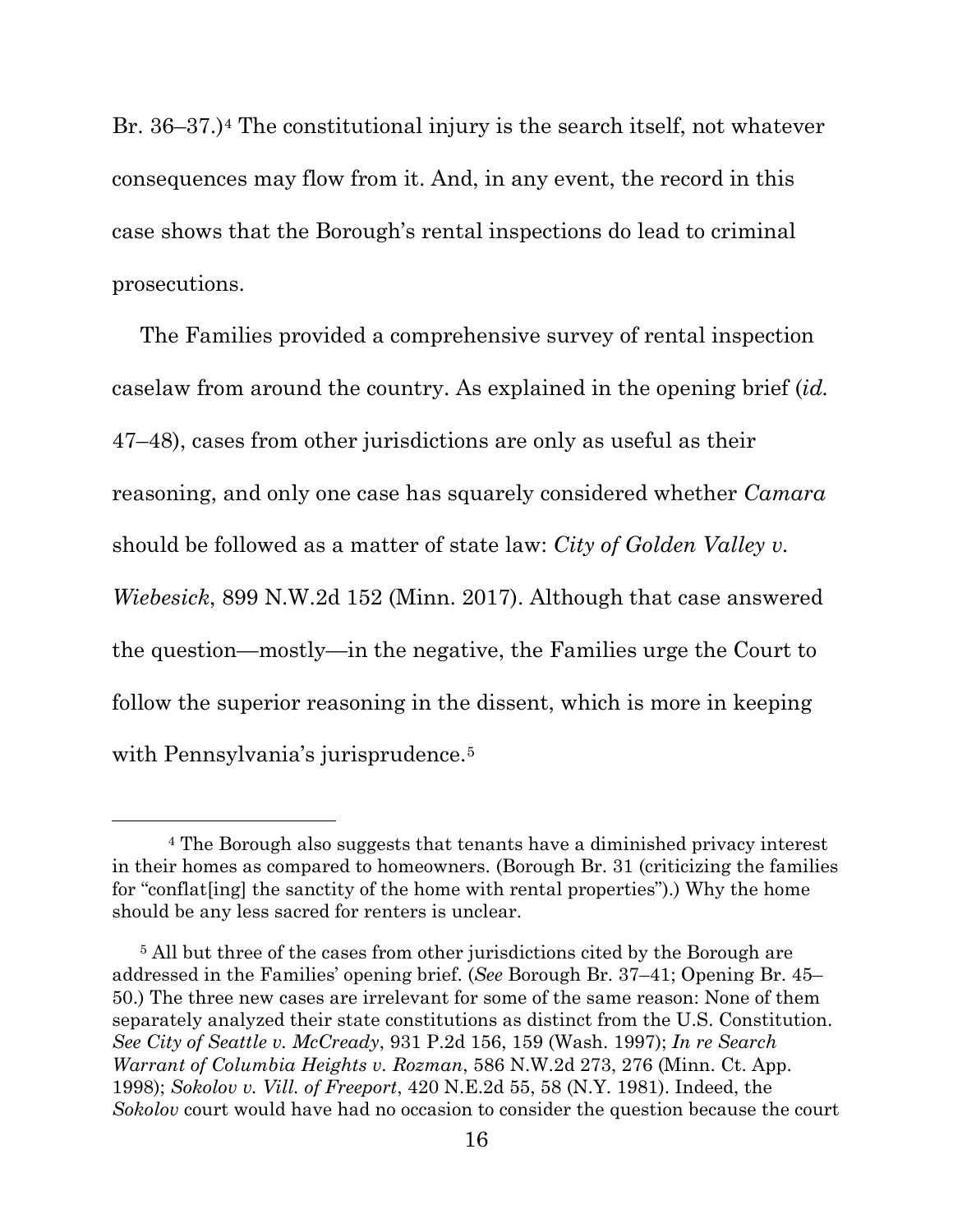#### **B. The Borough's policy arguments for following**  *Camara* **all implicate factual disputes.**

<span id="page-22-0"></span>The Borough argues that its rental inspections are minimally invasive and that inspections are the only way to protect tenants.[6](#page-22-1) (Borough Br. 43.) But these inspections are certainly not limited to "a routine inspection of the physical condition of private rental properties" nor a "minimal intrusion compared to the typical police officer's search for the fruits and instrumentalities of crime" because, as previously discussed, the full weight of criminal punishment flows from Pottstown rental inspections. (*Id*.) The Borough also reasons that suspicionless search warrants are the only way to address code violations: "If no administrative search warrant is issued, then no inspection occurs, and the code violation continues unabated, putting the tenant's and the

struck down the challenged ordinance even under *Camara.* 420 N.E.2d at 346–49. And in the *McCready* litigation, the Washington Supreme Court explicitly reserved the question whether to depart from *Camara* because it held that the challenged ordinances were unconstitutional on other grounds. *City of Seattle v. McCready*, 868 P.2d 134, 138 (Wash. 1994) ("We appreciate the parties' desire to attain a definitive ruling from this court on the status of administrative search warrants in Washington, but we find that such a ruling is unnecessary to the resolution of this case."). The *Edmunds* court did not rely on cases that simply "affirm[ed] the logic" of a federal case "with little additional state constitutional analysis," much less cases that conducted no "independent analysis under their state constitutions." 586 A.2d at 900 & n.11.

<span id="page-22-1"></span><sup>6</sup> The Borough claims the "undisputed purpose of the ordinance" is to promote health and safety. (Borough Br. 42.) The Families do dispute that is the true purpose of the ordinance.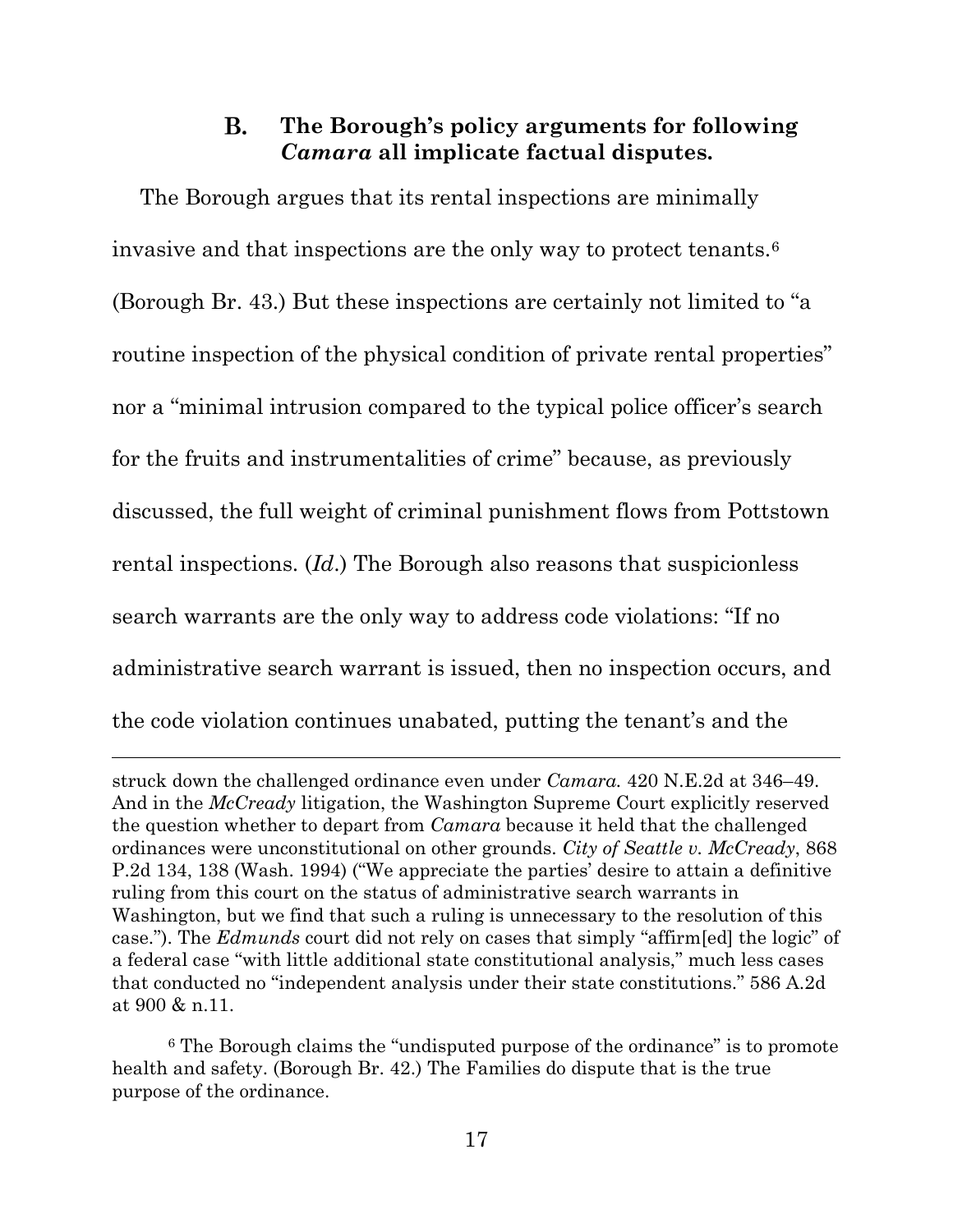public's health and safety at risk." (*Id*.) But this suit simply seeks to abolish *mandatory* suspicionless inspections; tenants will always have the right to consent to an inspection, so they are not helpless.

The Borough's logic also presumes that inspectors never have any suspicion of code violations that could be sufficient for probable cause to enter the home when the tenant does not consent. But this speculation ignores that even the exterior of the home on truly dangerous properties is likely to raise sufficient suspicion for a real search warrant in these limited circumstances. The Borough even cites a case, *DeLuca*, where that exact probable cause was present. 6 Pa. D. & C. 5th at 309 (explaining that warrant was based on probable cause of housing code violations based on exterior trash and graffiti).

Moreover, the Borough does not explain why the good or bad will of the searcher changes the invasiveness of the search. Nor does the Borough address the invasiveness as alleged, with Borough inspectors having complete access to renters' bedrooms, bathrooms, closets, and cabinets. (Opening Br. 51–52; R. 37a–39a.) And the Borough never considers renters' private affairs, including their political and religious beliefs, romantic lives, and health, which are all on view in an interior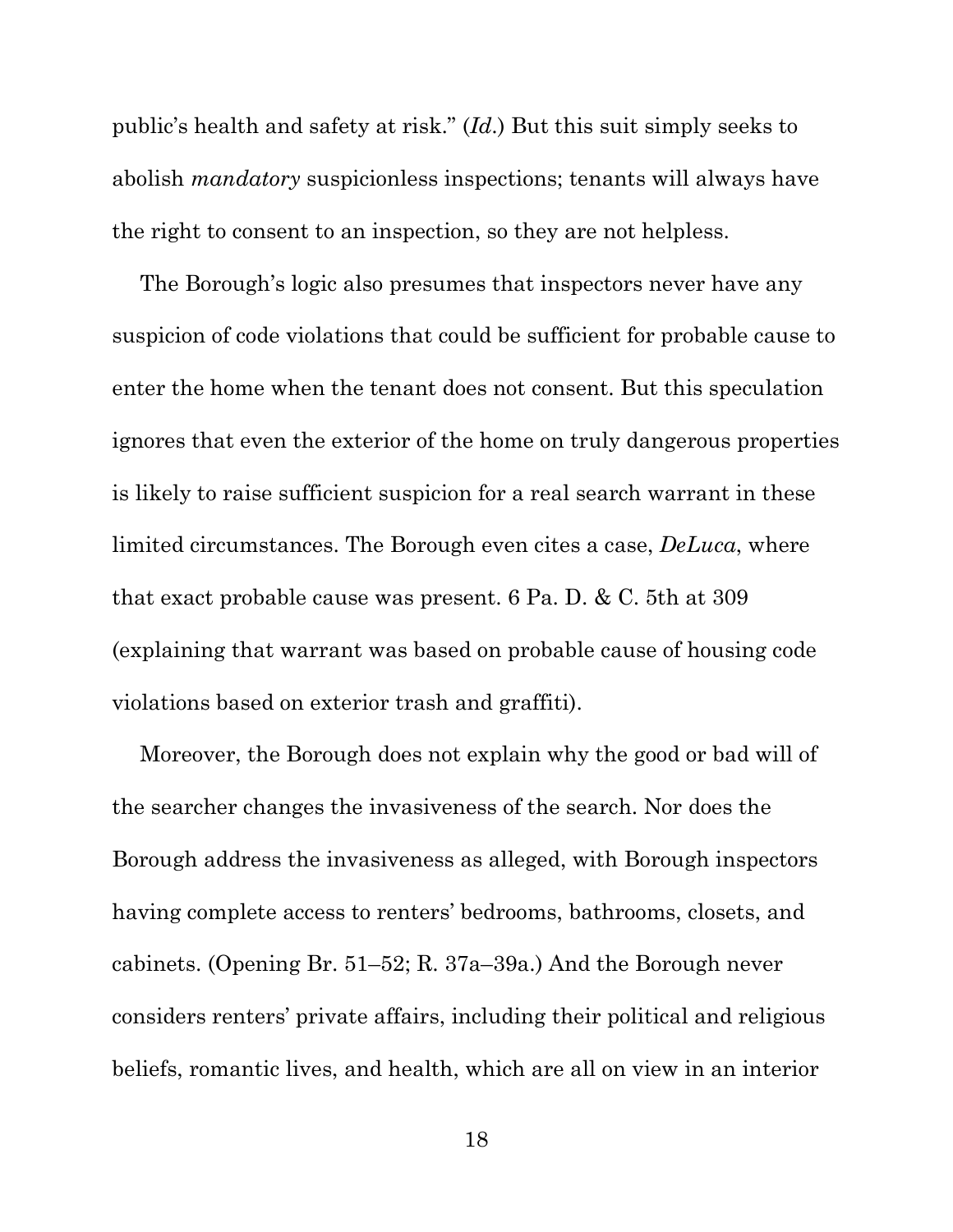home inspection. (Opening Br. 51–52; R. 26a, 39a.) But as the Families have already explained, that is all beside the point. These are factual questions. The Borough is entitled to test these factual assertions through the adversarial process, but it cannot prevail on the pleadings. *See Theodore*, 836 A.2d at 94–95 (recognizing that "[i]t may be that, upon the trial of the matter, the District can produce evidence" sufficient to uphold its warrantless search program).

#### <span id="page-24-0"></span>**III. The Families are entitled to discovery.**

The Borough defends the trial court's discovery orders on two erroneous grounds: (A) a misapprehension of how appellate courts review interlocutory orders after final judgment; and (B) a theory without support in the caselaw—that facts do not matter in constitutional analysis.

#### $\mathbf{A}$ . **The Discovery Orders became final after the Trial Court's Judgment.**

<span id="page-24-1"></span>The Borough argues that discovery questions are never appealable because they are "interlocutory." (Borough Br. 54–55.) The Borough is not using the term "interlocutory" correctly. While it is true that there is no right to an immediate or "interlocutory" appeal from most adverse discovery rulings, PA. R. APP. P. 311; 341(c), all rulings in a case become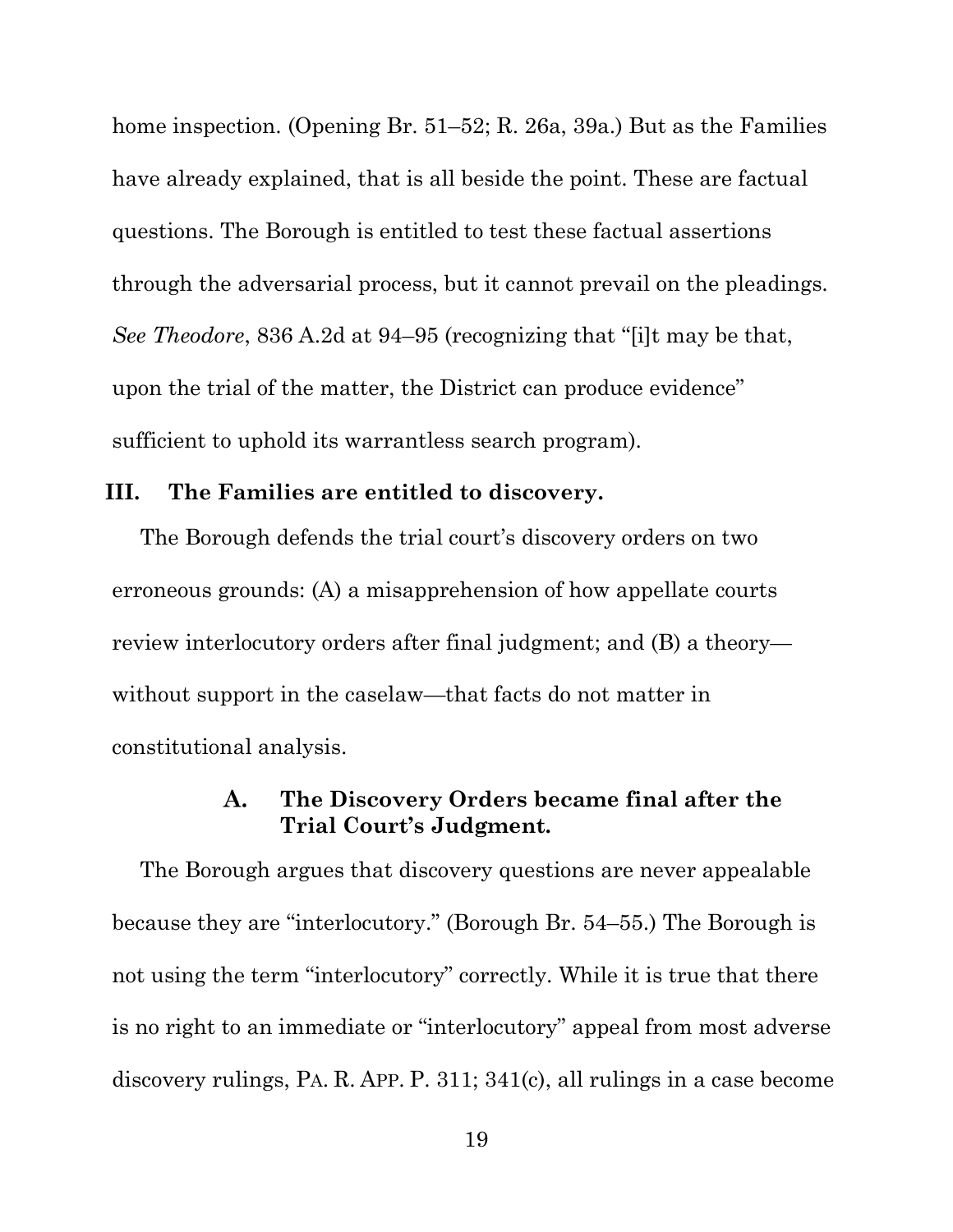appealable once final judgment is entered. *See* PA. R. APP. P. 313(b) (specifying that a collateral order is subject to "interlocutory" review when it "is such that *if review is postponed until final judgment* in the case, the claim will be irreparably lost") (emphasis added). The Borough's argument appears to be that appellate courts categorically lack jurisdiction to decide any discovery matters, even after entry of final judgment. That is obviously untrue. *See, e.g.*, *McNeil v. Jordan*, 894 A.2d 1260, 1268 (Pa. 2006) (reviewing the lower court's discovery orders).

#### **B. The Families Are Entitled to Factual Development Related to Their Claim.**

<span id="page-25-0"></span>The Families have explained why they need discovery regarding both the intrusiveness of the searches at issue and the Borough's interest in conducting them. (Opening Br. 59–66.) Both are material questions under the operative legal framework. *See Pa. Soc. Servs. Union v. Commonwealth*, 59 A.3d 1136, 1144 (Pa. Commw. Ct. 2012) (explaining that Article I, Section 8 analysis requires "balancing of an individual's privacy interest against a countervailing state interest which may or may not justify an intrusion into privacy" (citation omitted)). The Families contend that the Ordinances are unconstitutional on their face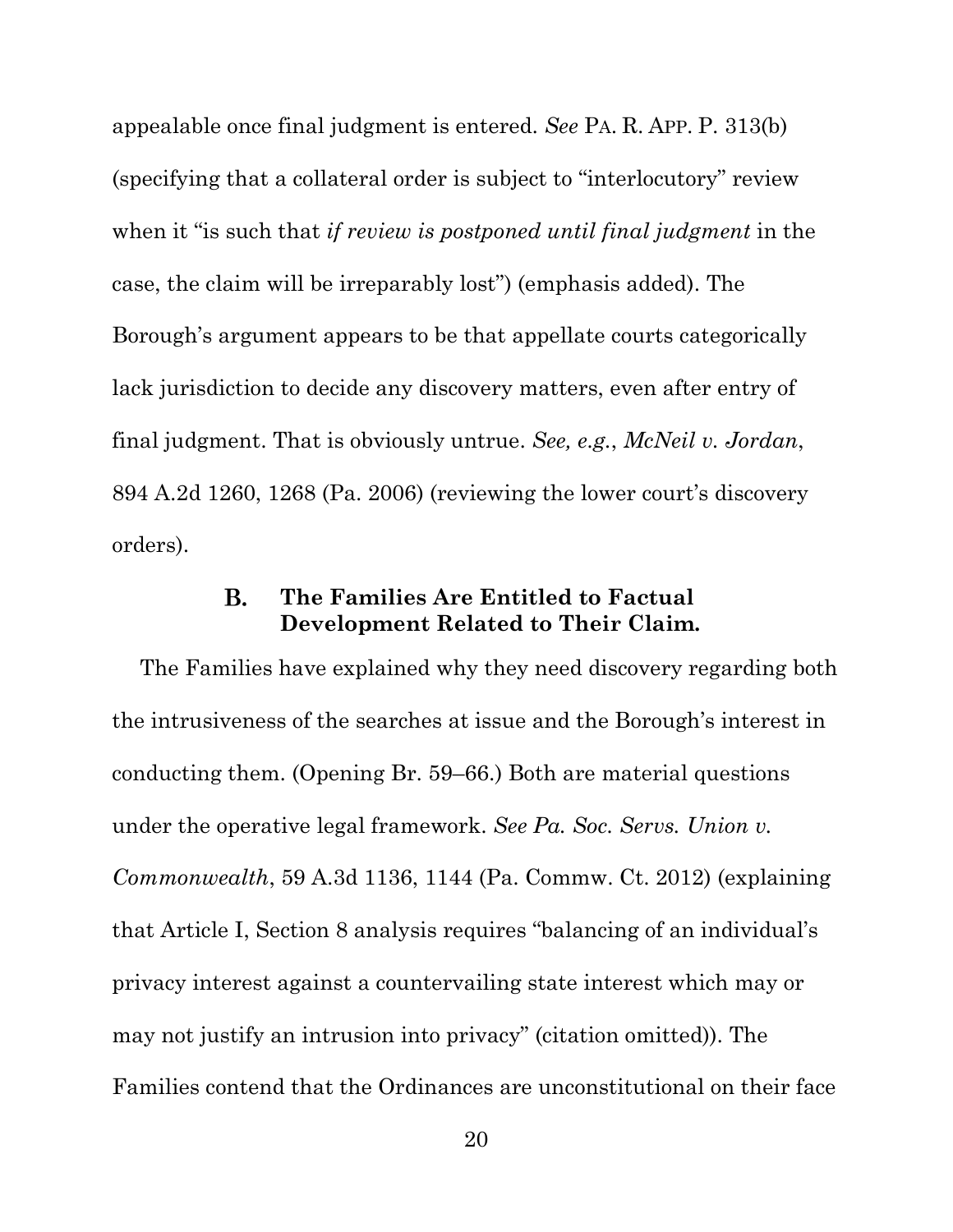because they permit suspicionless administrative search warrants. This requires an examination of how the authorized searches are applied in the real world. *City of Los Angeles, Calif. v. Patel*, 135 S. Ct. 2443, 2451 (2015) ("[T]he constitutional 'applications' that petitioner claims prevent facial relief here are irrelevant to our analysis because they do not involve *actual applications* of the statute.") (emphasis added); *Peake v. Commonwealth*, 132 A.3d 506, 523 (Pa. Commw. Ct. 2015) (striking down ban on convicts working in elder care because "because *a substantial number of its applications are invalid*, making it unconstitutional on its face.") (emphasis added).

The Borough responds, however, by asserting a blanket rule that discovery is impermissible in facial constitutional challenges, so therefore there can be no material facts. (Borough Br. 55–56.) If the Borough's "no discovery in constitutional cases" rule were correct, there would be a conflict between the standard of review and the merits question—one rule requiring consideration of facts, the other denying access to such facts—but the Borough's rule is an invention without any support in the caselaw. *Cf. Free Speech Coal., Inc. v. Att'y Gen. of the U.S.*, 677 F.3d 519, 538 (3d Cir.2012) (reversing the district court in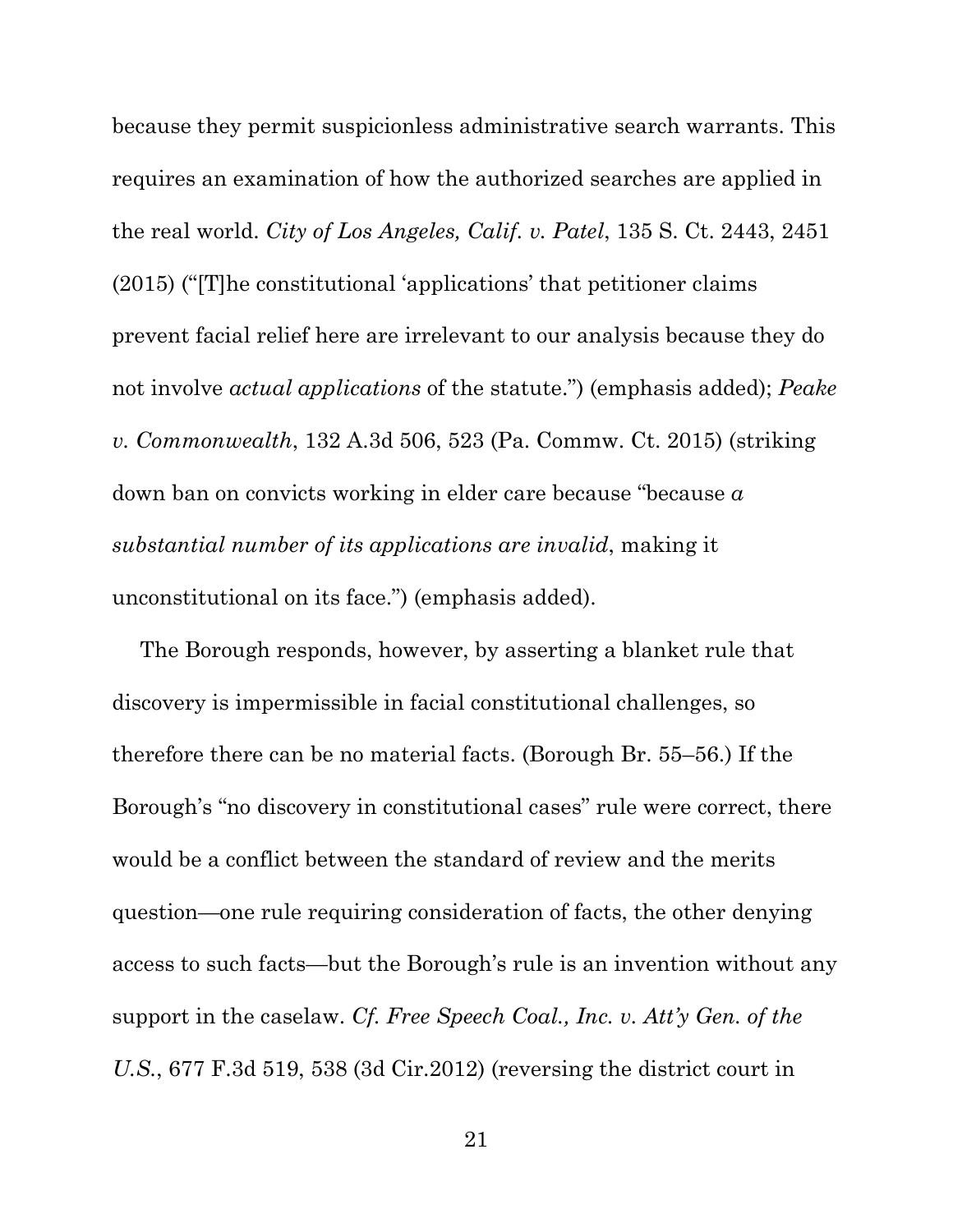dismissing a facial claim without the factual record needed to "intelligently weigh the legitimate versus problematic applications of the [challenged statutes]").

No cases cited by the Borough concern the general availability of discovery for facial constitutional claims. Most involves the appellate standard of review in appeals brought after proceedings with adversarial factfinding.[7](#page-27-0) One simply observed that for the particular constitutional claim at issue, the court did not need factual development. *See Paustian v. Pa. Convention Ctr. Auth.*, 561 A.2d 1337, 1338–39 (Pa. Commw. Ct. 1989) (holding that "the constitutional issues presented [were] primarily legal in nature" based on two prior on-point tax rulings)). *Paustian* actually indicates that the need for discovery will depend on the specific claim at issue. It follows that where the constitutional question turns in part on disputed issues of facts, as in the present case, discovery is necessary.

Indeed, the Borough, in attempting to distinguish cases in which constitutional plaintiffs were given access to discovery, apparently

<span id="page-27-0"></span><sup>7</sup> *See Commonwealth. v. Turner*, 80 A.3d 754, 759 (Pa. 2013) (appeal following evidentiary hearing); *Ario v. Ingram Micro, Inc.*, 965 A.2d 1194, 1200 (Pa. 2009) (appeal following summary judgment); *Buffalo Twp. v. Jones*, 813 A.2d 659, 661 (Pa. 2002) (appeal following entry of permanent injunction); *Commmonwealth. v. Thompson*, 106 A.3d 742, 748 (Super. Ct. 2014) (appeal following criminal trial).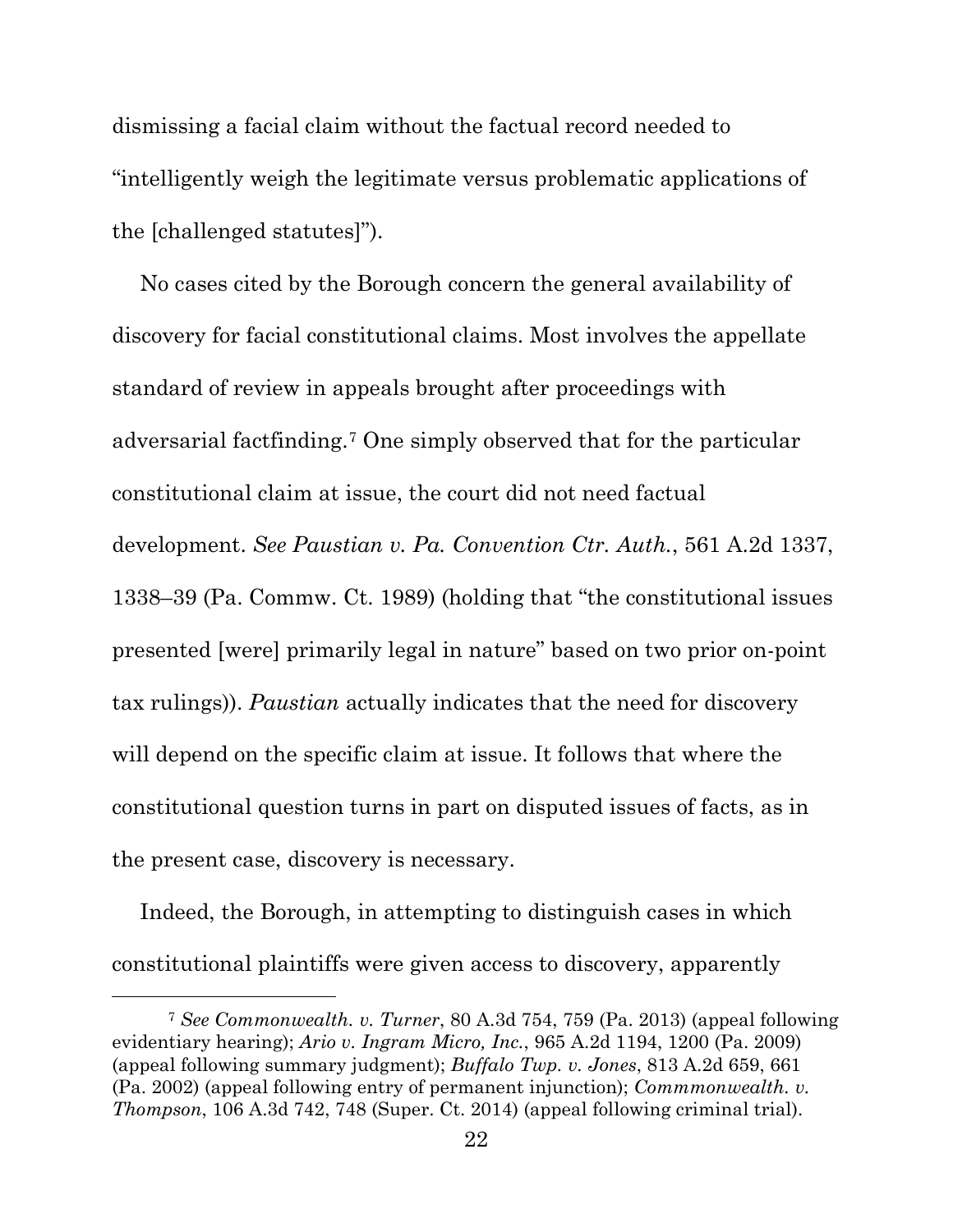concedes that its no-discovery rule is not really a blanket rule. The Borough suggests that *Theodore v. Delaware Valley School District*, 836 A.2d 76 (Pa. 2003), is distinguishable because the challenged policy in that case only applied to a particular group, whereas the inspection program in Pottstown supposedly applies to everyone. (Borough Br. 51– 52.) The Borough does not explain why this distinction matters, but it is not even a real distinction: Pottstown too is targeting a subset of its residents for intrusive searches—those who do not own their own homes.

The Borough's discussion of *League of Women Voters v. Commonwealth,* 178 A.3d 737 (Pa. 2018) also misses the mark. In that case, the Pennsylvania Supreme Court struck down a statute, *in its entirety*, on the basis of extensive expert testimony. The Borough argues that this case was not really a facial challenge, however, because the plaintiffs included voters from each affected district. That argument conflates standing with the scope of the remedy. The court struck down a statute in its entirety. That is the definition of facial relief. *See Constitution Party of Pa. v. Cortes*, 824 F.3d 386, 394 (3d Cir. 2016) ("The distinction between facial and as-applied challenges . . . goes to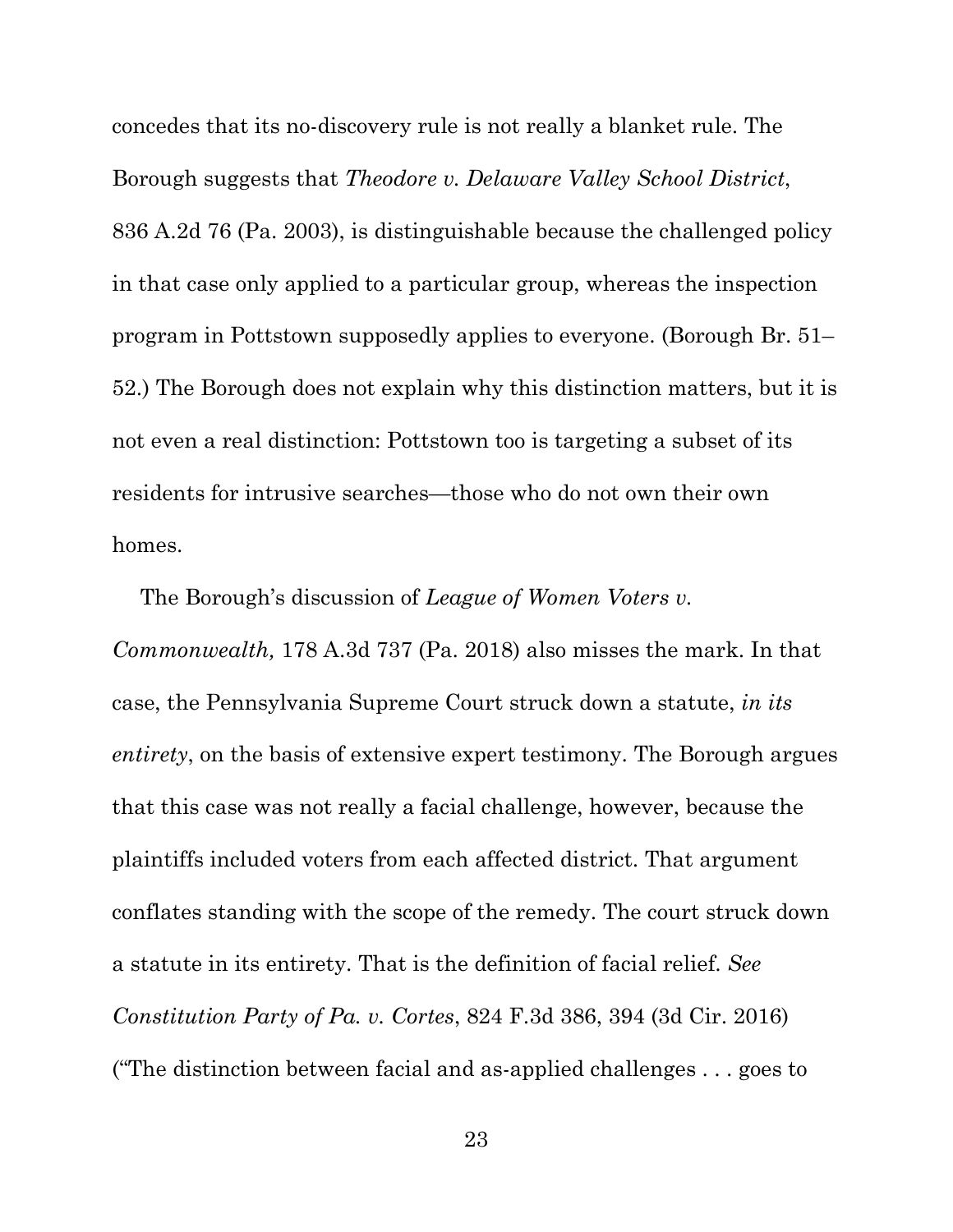the breadth of the remedy employed by the Court.") (quoting *Citizens United v. Fed. Election Comm'n*, 558 U.S. 310 (2010))).[8](#page-29-0)

In any event, the question of discovery with regard to facial challenges is beside the point. Even the Borough does not argue that discovery is impermissible for as-applied challenges. Instead, the Borough simply argues that the Families have not brought an asapplied challenge. (*See* Borough Br. 53 ("There is no 'as-applied' theory considering no inspections of the subject properties ever took place.").) Such an as-applied challenge is impossible, the Borough argues, because the Families have not yet been searched. (*Id*. 50 ("An asapplied challenge is ripe only where a plaintiff has been affected.")) This is quite wrong. This case is not seeking an advisory opinion on an unripe academic question; it is responding to real-world attempted searches. The Borough here obtained the very type of warrant that is at the center of this litigation against one of the Families. And the Borough has tried to search all of the Families' homes—including a

<span id="page-29-0"></span><sup>8</sup> The Borough makes the same mistake with *Theodore*, arguing that the case is distinguishable because the plaintiffs had already been searched and were thus necessarily brining as-applied challenges. (Borough Br. 52.) But the record does not reflect that there was any as-applied challenge brought, and the fact that individual plaintiffs may have been injured by the policy before filing suit has no bearing on whether the relief sought was as-applied or facial.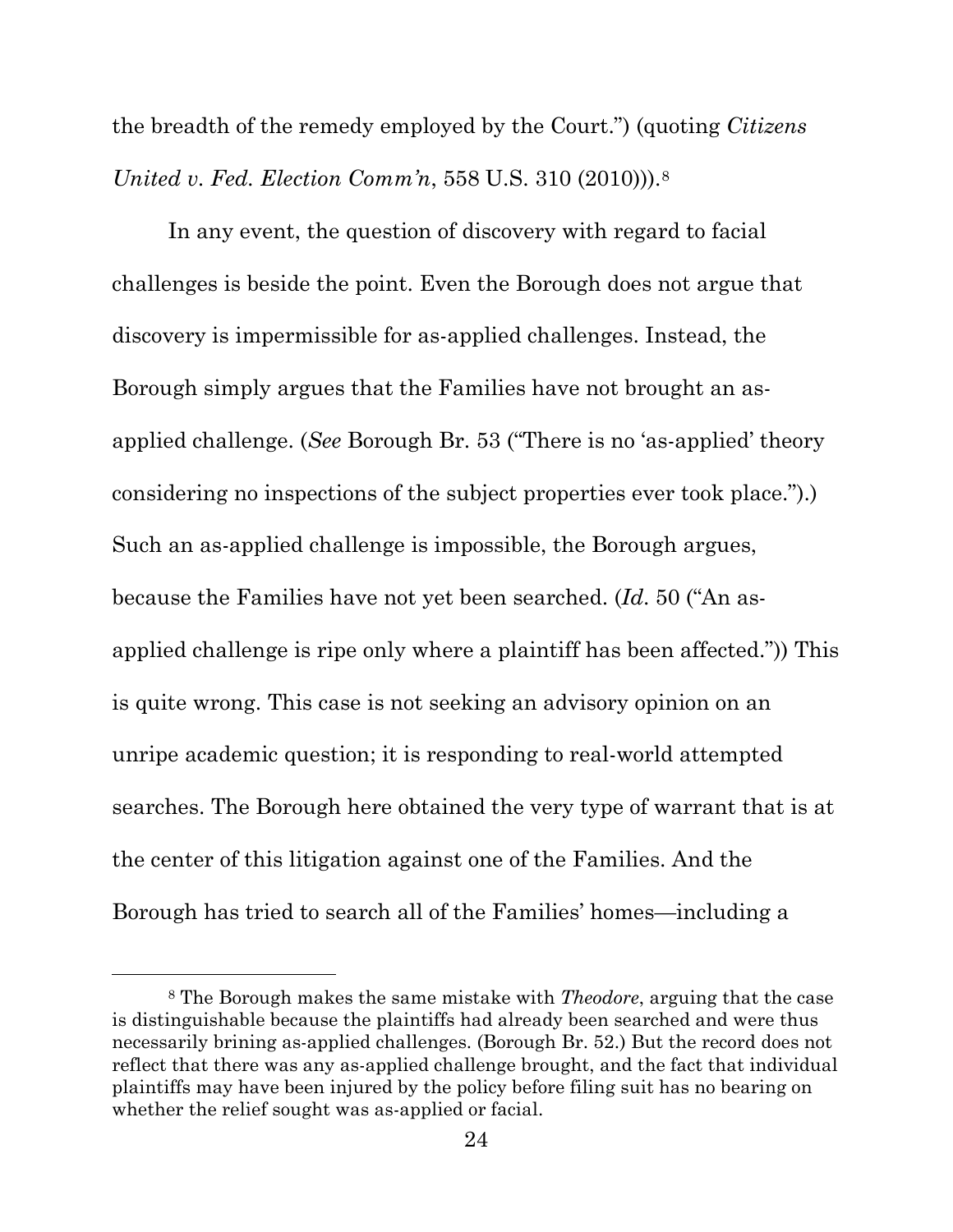search after the objection of the tenant and without any kind of search warrant at all. The only reason the Borough has not done so is because of this litigation. There is no question that the Borough intends to subject the Families to the challenged searches, and no precedent supports the proposition that citizens must submit to unconstitutional practices in order to challenge them. That is more than sufficient for an as-applied challenge. *See Ladd v. Real Estate Comm'n of Commonwealth*, 187 A.3d 1070, 1077 (Pa. Commw. Ct. 2018) (finding

that the defendant intended to enforce the statute against the plaintiff).

that case was ripe—prior to enforcement—where there was no question

#### <span id="page-30-0"></span>**IV. Keith Place is not immune.**

The Borough argues that Keith Place is immune from suit and that the Families are precluded from arguing otherwise because they did not do so in their opening brief. (Borough Br. 44–46.) The Borough is mistaken.

First, there is no merit to the Borough's argument that the families "waived" their opportunity to offer argument about official immunity. (*Id.* 44.) There was nothing in the trial court's opinion suggesting that it relied on immunity in reaching its conclusion. So, although appellees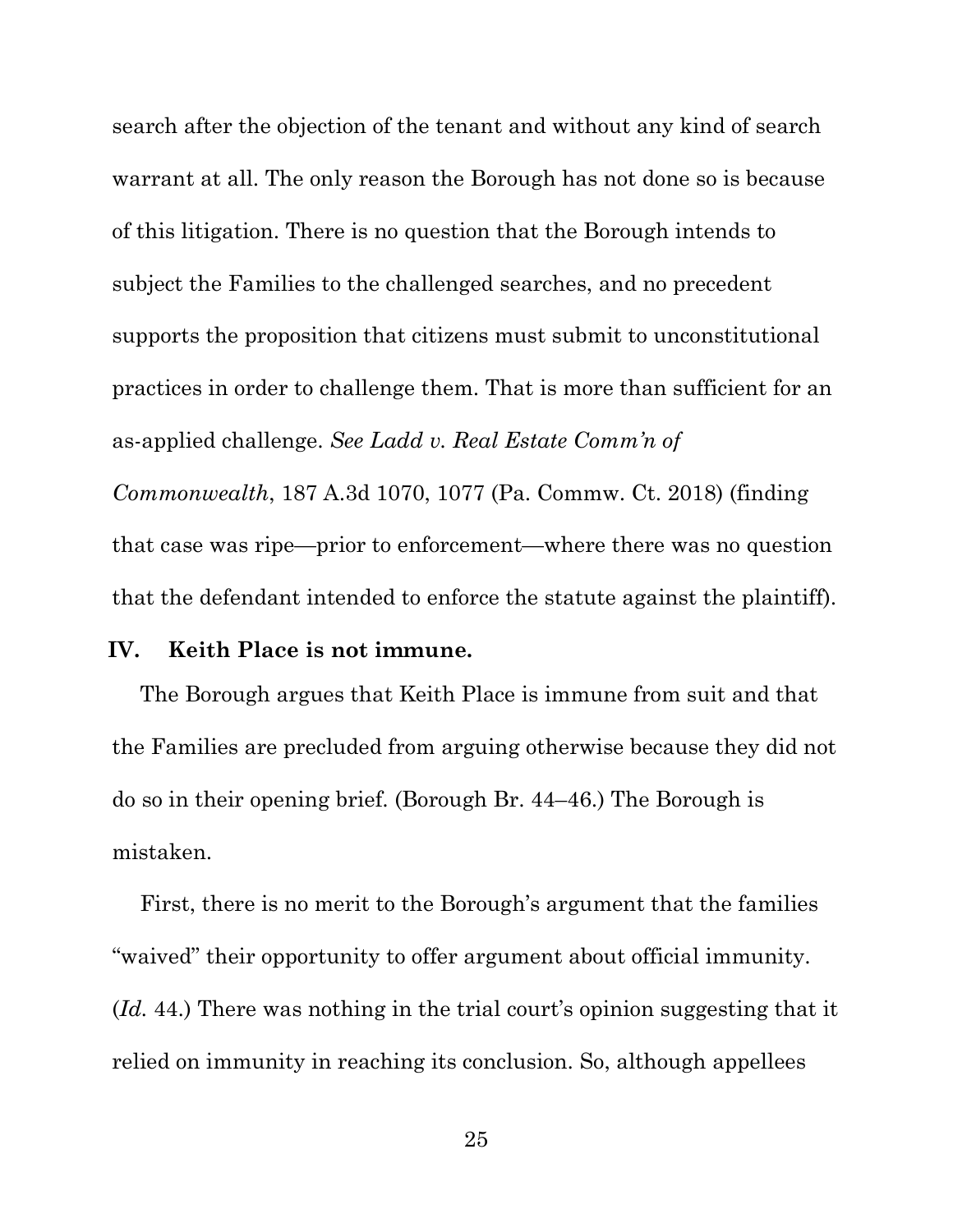are of course entitled to defend the judgment on "any ground supported by the record," *Munroe v. Cent. Bucks Sch. Dist.*, 805 F.3d 454, 469 (3d Cir. 2015), it is not the duty of appellants to preemptively contradict appellees' alternative grounds.[9](#page-31-0) Indeed, the entire point of reply briefs is to allow appellants to respond to new arguments raised by appellees. *See* PA. R. APP. P. 2113(a) ("[T]he appellant may file a brief in reply to matters raised by appellee's brief or in any *amicus curiae* brief and not previously addressed in appellant's brief.").

As to the merits of the question, it is equally obvious that Keith Place has no immunity. The plain text of the statute provides that official immunity applies only to claims for "civil damages." 42 Pa. Cons. Stat. § 8545; *accord* 42 Pa. Cons. Stat. § 8546 ("In any action brought against an employee of a local agency *for damages* . . . ") (emphasis added). This is not a suit for damages, so immunity does not apply. *See Boykins v. City of Reading*, 562 A.2d 1027, 1028–29 (Pa. Commw. Ct. 1989)

<span id="page-31-0"></span><sup>9</sup> The only legal authority the Borough cites in support of its waiver argument involved an undecipherable brief, not one that waived any particular argument. *Commonwealth v. Taylor,* 451 A.2d 1360, 1361 (Pa. Super. 1982) ("The inadequate aspects of appellant's brief are not mere matters of form or taste, rather they are the complete absence of those material sections of the brief which facilitate appellate review. Essentially, the brief consists of a three page hodgepodge of facts and argument which is scantily augmented by the citation of authority. The entire content of the brief is contained under the heading '*Brief for Appellant*.' There are no other headings or sub-headings.").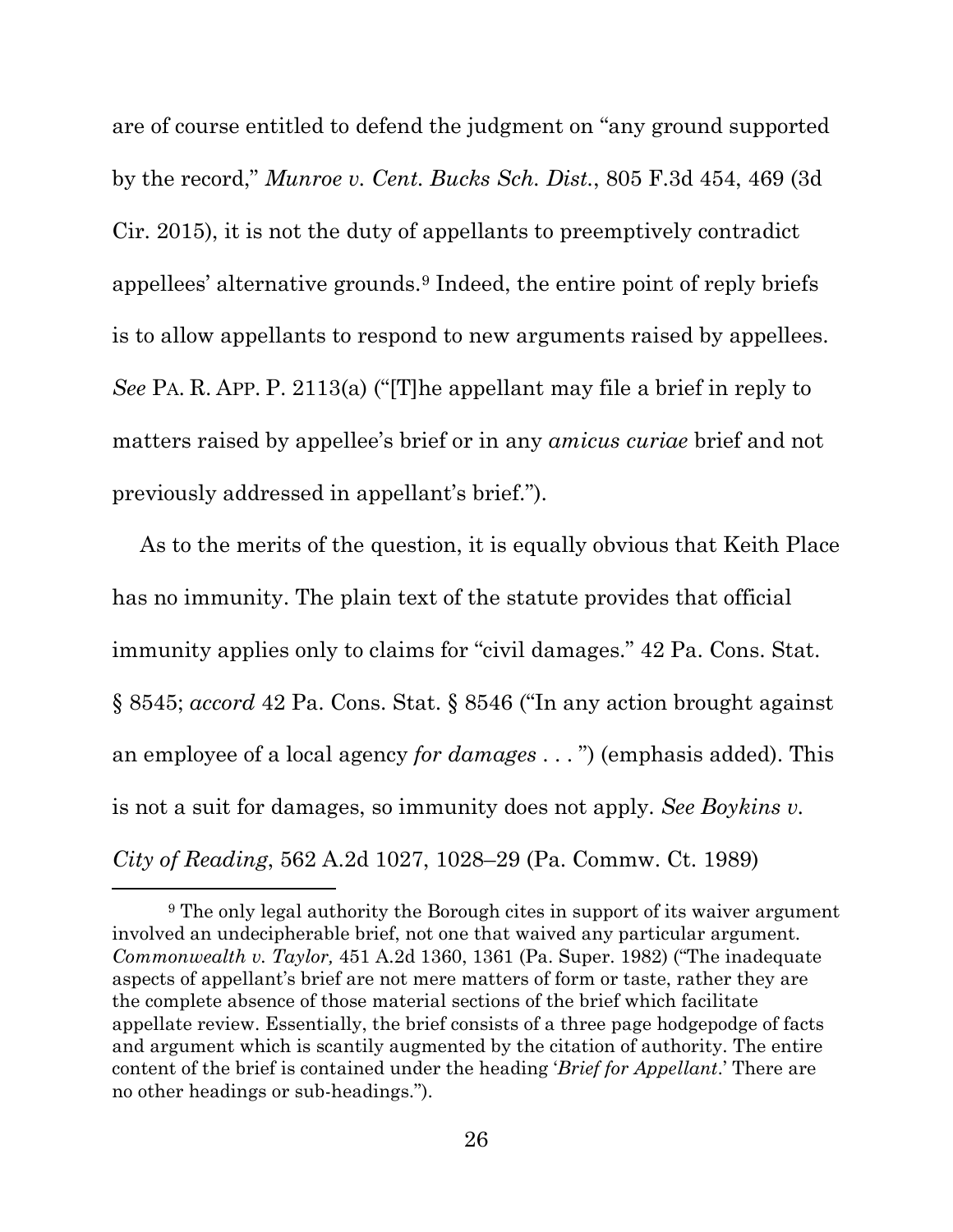(holding that the trial court erred in denying a preliminary injunction on the grounds that damages were an available remedy because the trial court had overlooked the fact that official immunity precluded damages).

Rather than a suit for damages, this is an official capacity suit for injunctive relief against unconstitutional enforcement of the law. Because Mr. Place is the one enforcing the law he is the "natural target[]" of a suit for injunctive and declaratory relief. *Supreme Ct. of Va. v. Consumers Union of U.S., Inc.,* 446 U.S. 719, 736 (1980).<sup>[10](#page-32-0)</sup> The right to file such suits for injunctive relief has been recognized at least since *Ex parte Young*, 209 U.S. 123 (1908); *accord Philadelphia Life Ins. Co. v. Commonwealth*, 190 A.2d 111, 114 (Pa. 1963) ("[S]uits which simply seek to restrain state officials from performing affirmative acts are not within the rule of immunity.") (emphasis omitted).

<span id="page-32-0"></span><sup>&</sup>lt;sup>10</sup> The Borough also complains that there are no factual allegations tying Mr. Place to the challenged program. (Borough Br. 45.) This is not true. Plaintiffs alleged that Place was instrumental in the administrative warrant process. Plaintiffs Rivera and Camburn wrote to Place to object to the inspection, and it is his office that applied for the warrant. (R. 30a–31a.;  $\P\P$  20–21.)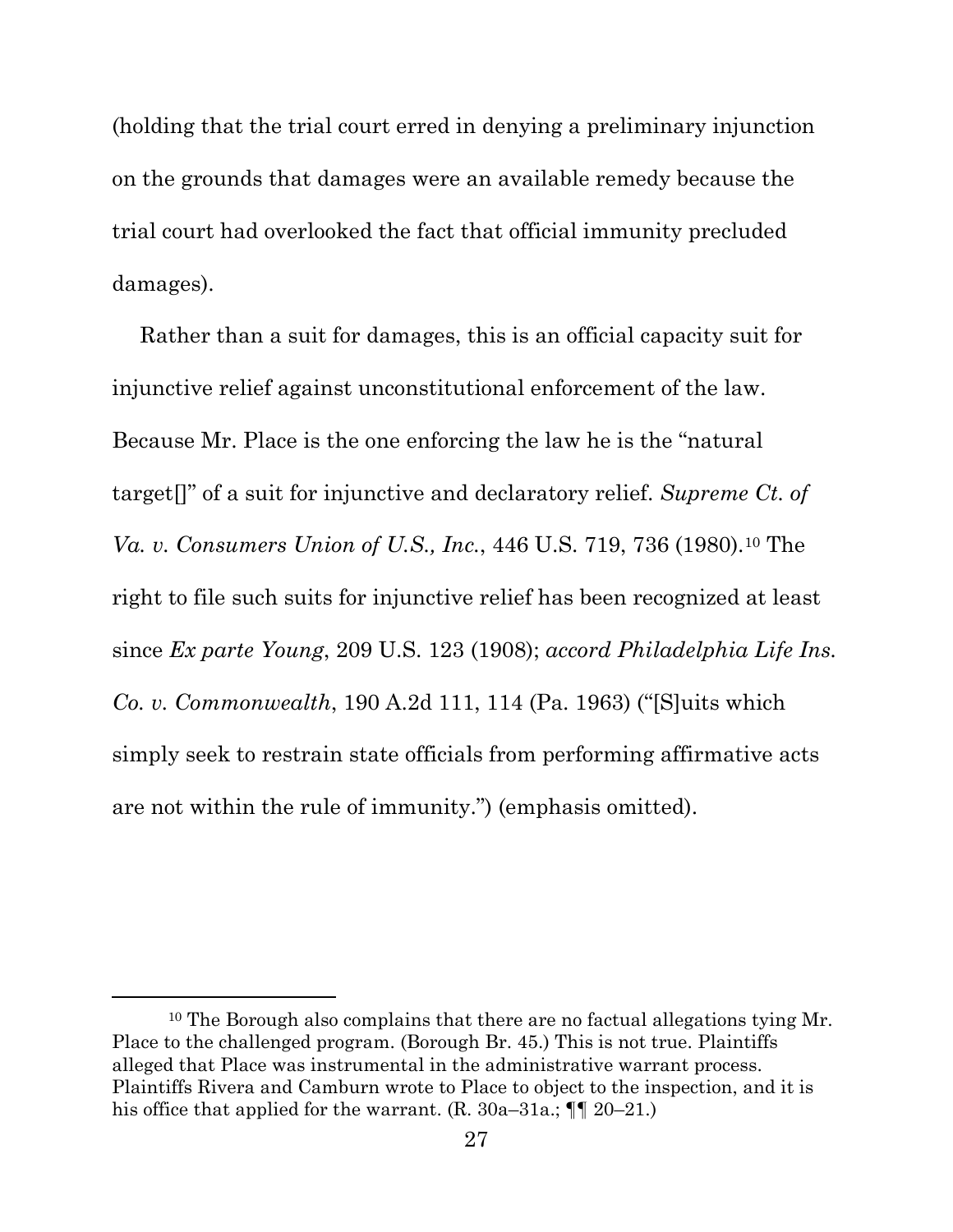### **CONCLUSION**

<span id="page-33-0"></span>For the foregoing reasons, the judgment of the lower court should

be reversed.

Dated: October 25, 2019 Respectfully submitted,

/s/ Michael F. Faherty **FAHERTY LAW FIRM** Michael F. Faherty (Pa. 55860) 75 Cedar Avenue Hershey, PA 17033 E-mail: mfaherty@fahertylawfirm.com Tel: (717) 256-3000 Fax: (717) 256-3001

# **INSTITUTE FOR JUSTICE**

Robert Peccola\* Jeffrey Redfern\* 901 North Glebe Road Suite 900 Arlington, VA 22203 E-mail: rpeccola@ij.org; jredfern@ij.org Tel: (703) 682-9320 Fax: (703) 682-9321

*Counsel for Appellants*

*\*Admitted Pro hac vice*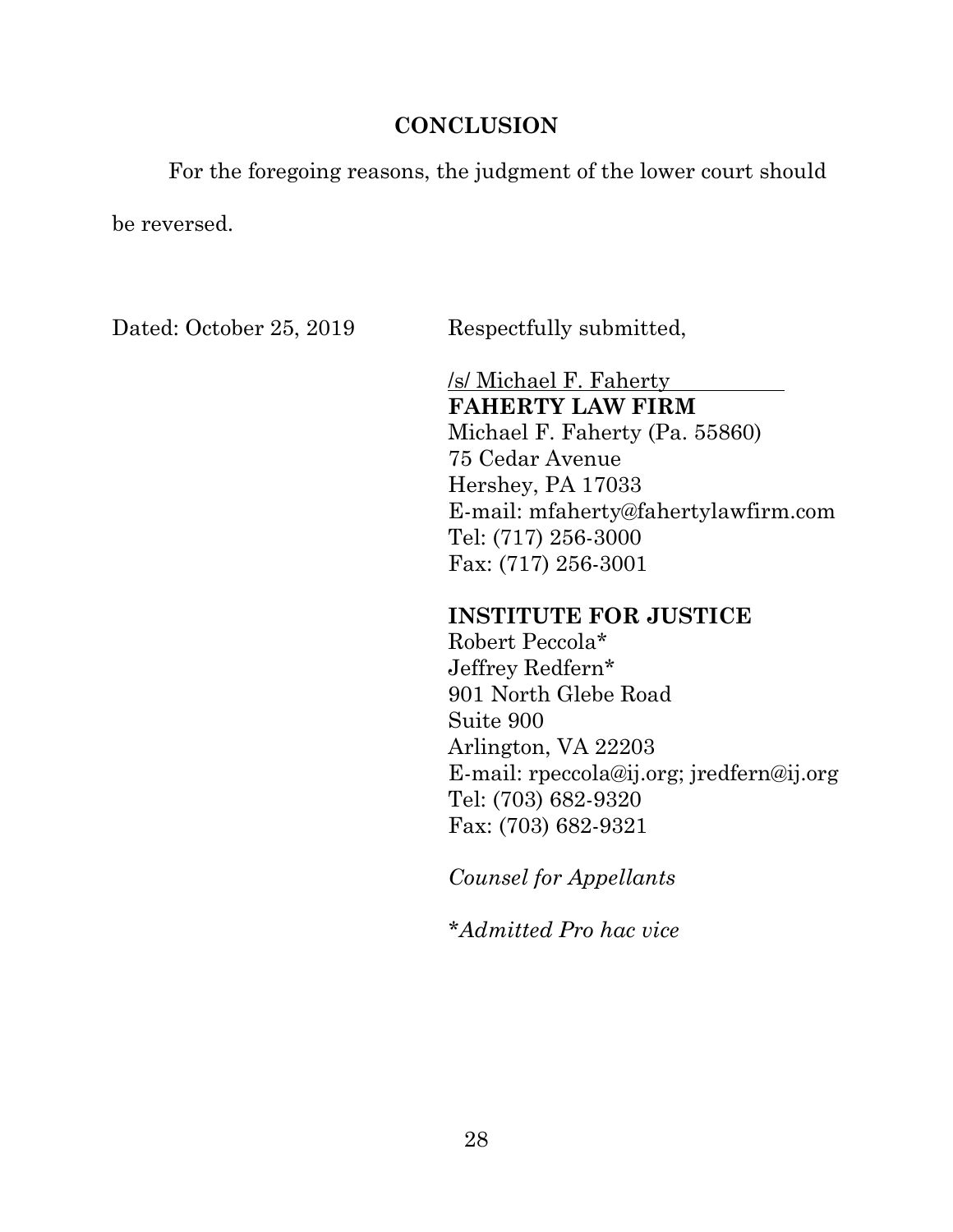# **CERTIFICATE OF WORD COUNT**

I certify that this brief contains 5,777 words, exclusive of the materials listed in PA. R. APP. P.2135(b), and therefore complies with PA. R. APP. P. 2135.

> /s/ Michael F. Faherty Michael F. Faherty *Counsel for Appellants*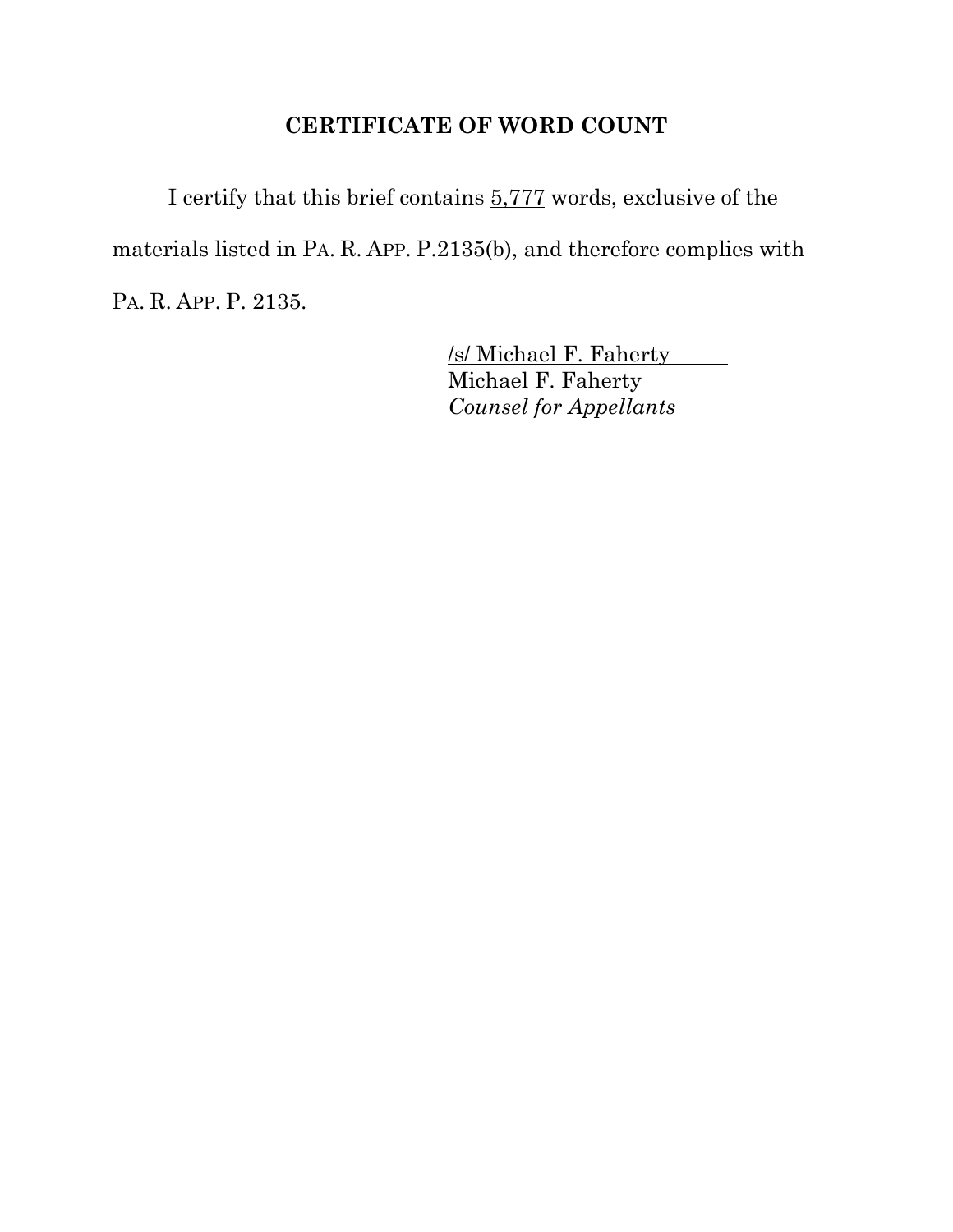## **CERTIFICATE OF SERVICE**

I hereby certify that on October 25, 2019, true and correct copies

of *Reply Brief of Appellants* have been electronically filed with the Court

and that a true and correct copy was served upon the following via the

Court's PACFile system:

Sheryl L. Brown, Esquire Brian Conley, Esquire SIANA, BELLWOAR & MCANDREW, LLP 941 Pottstown Pike, Suite 200 Chester Springs, PA 19425 Phone: (610) 321-5500 Email: slbrown@sianalaw.com; bcconley@sianalaw.com

I further certify that on this date two copies will be mailed via commercial carrier to Defendants Counsel at the address noted above.

Additionally, four copies of the brief will be mailed to the Court via

commercial carrier within seven days of October 25, 2019.

Respectfully submitted,

/s/ Michael F. Faherty Michael F. Faherty *Counsel for Appellants*